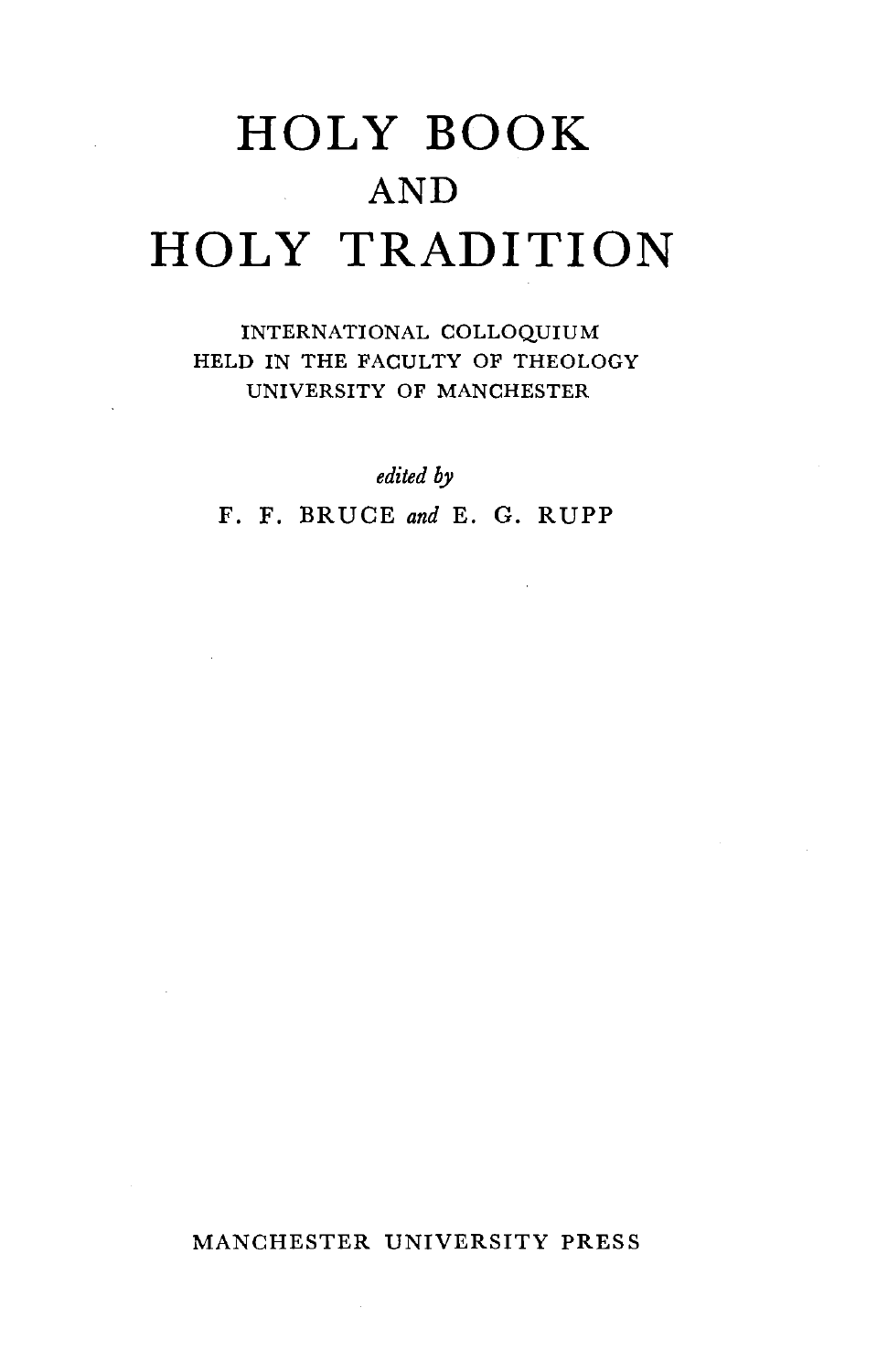@ I 968 MANCHESTER UNIVERSITY PRESS Published by the University of Manchester at THE UNIVERSITY PRESS 316-324 Oxford Road, Manchester 13

G.B. SBN 7190 0303 <sup>2</sup>

Printed in Great Britain by Butler & Tanner Ltd, Frome and London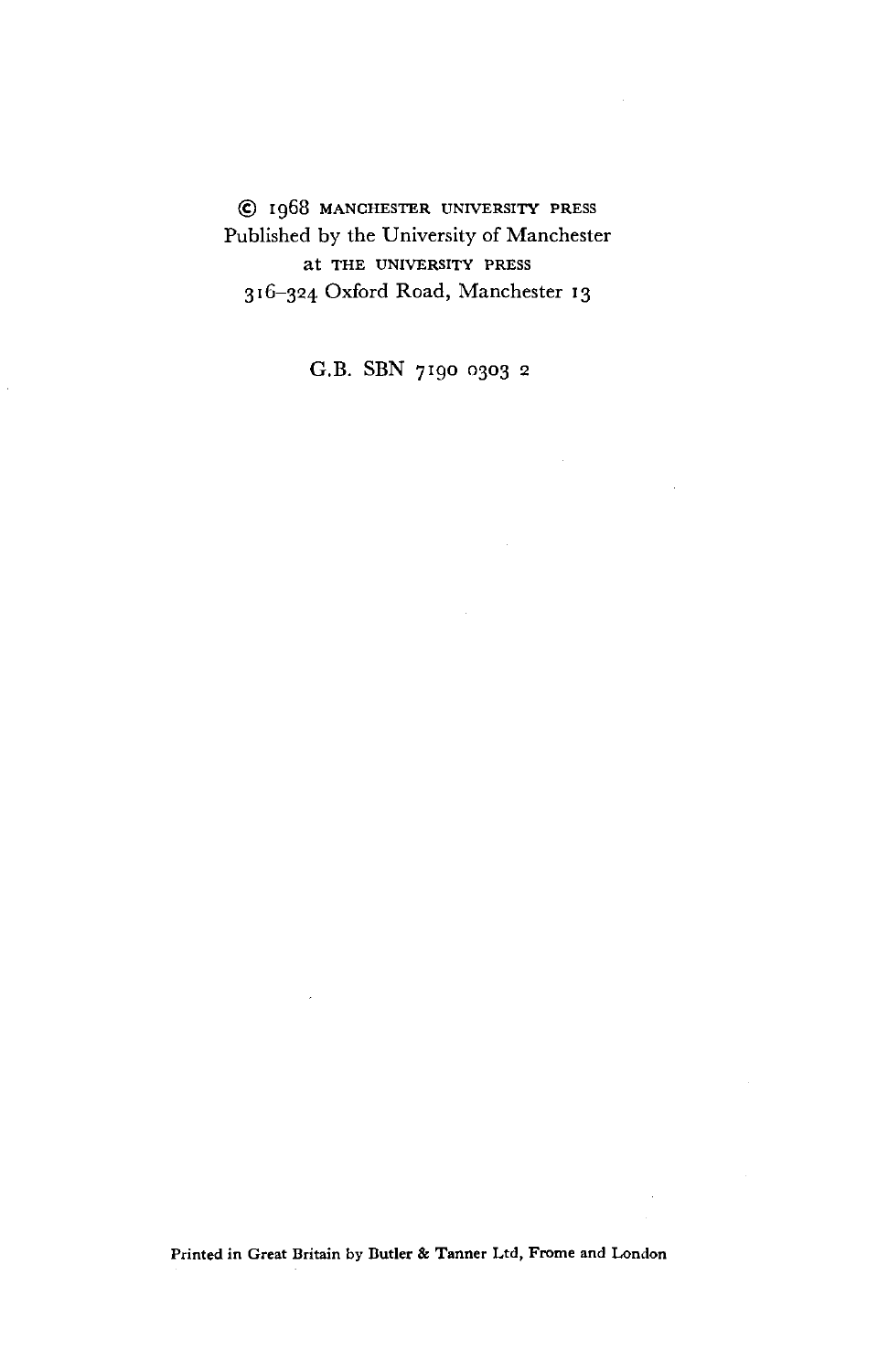# *Scripture and Tradition in the New Testament*

### F. **F. BRUCE**

I

In the Editor's Foreword to the recently published English version of *The Jerusalem Bible,* Fr Alexander Jones speaks of 'Christianity's adopted child, which is the Old Testament, and her natural child, which is the New'.1 Without commenting on the aptness or otherwise of the epithet 'natural', one may ask what the situation was with regard to these two children in the earliest days of Christianity.

Early Christianity possessed many strands of tradition. We may think of preaching,<sup>2</sup> ethical catechesis,<sup>3</sup> confession of faith,<sup>4</sup> liturgical practice,<sup>5</sup> hymns and spiritual songs,<sup>6</sup> and so on. There are the early layers of 'tradition' which can be traced behind our written Gospels, even behind the earlier documentary sources which Gospel criticism has uncovered.<sup>7</sup> There are those forms of oral tradition whose familiarity to the original readers of the several writings ( especially the epistles) which came in due course to constitute the New Testament is presupposed by the writers. The knowledge of these forms of oral tradition is not so immediately accessible to us as it was to them, and must be reconstructed by inference and careful comparative study; this raises questions (not necessarily unanswerable questions) for those who adhere to the theological principle of *sola scriptura.* 8 So far as the New Testament is concerned, here is tradition that precedes scripture;<sup>9</sup> so far as the Old Testament is concerned, it is a tradition that follows scripture, a tradition by means of which the Old Testament is so reinterpreted as to become a new book.

For the church of the apostolic age inherited a holy book, the Jewish Bible in its Hebrew or Greek form, which Christians call the Old Testament. It also quickly acquired a holy tradition-or rather several strands of holy tradition-one of the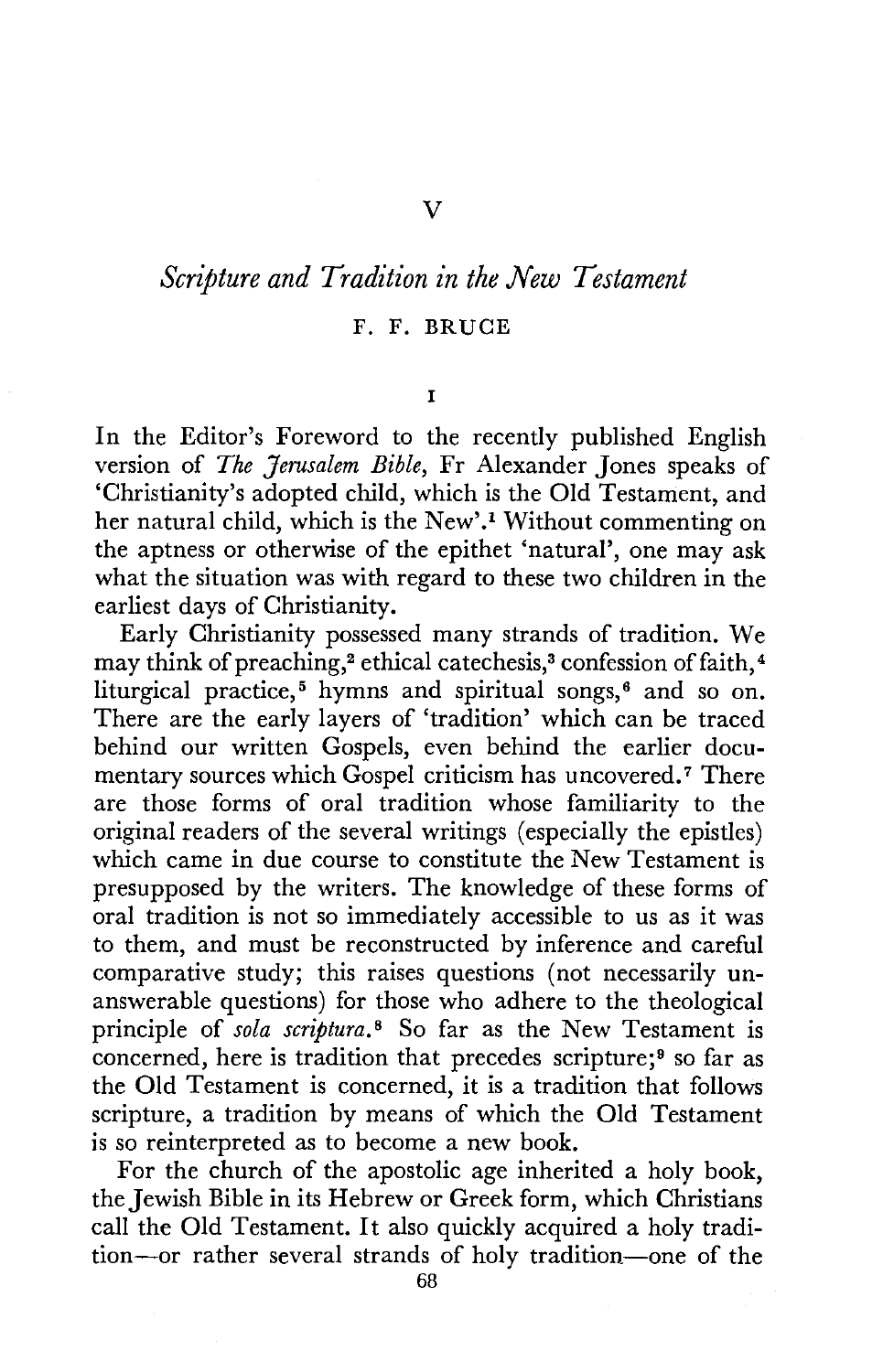uses of which was to enable them to read their holy book aright. The church shared its holy book with the commonwealth of Israel, but because the main lines of its interpretative tradition were so different from those of Jewish tradition, it was almost as if the two communities read two different holy books. When asked how their understanding of the holy book was so different from that of the synagogue, the early Christians were wont to reply that the mind of the synagogue was blinded, that between its face and the sacred text was interposed a veil which could be removed only when it turned to Christ;<sup>10</sup> then it would read and understand clearly in all the scriptures the things concerning Jesus as the Christ.

Of the various kinds of tradition mentioned in the New Testament, some are approved and some disapproved. Among the latter are the 'tradition of the elders'—the growing accumulation of oral law-by which Jesus said the scribes had nullified the plain sense of the Word of God,<sup>11</sup> and the 'tradition of men'<sup>12</sup> attacked in the Epistle to the Colossians, an incipient gnosticism which threatened to transform apostolic Christianity into something of a different order. To this 'tradition of men' is opposed the true tradition of Christ: 'as therefore you received ( *naee1.a/3e1:e)* Christ Jesus the Lord, so live in him, rooted and built up in him and established in the faith, just as you were taught<sup>'</sup>.<sup>13</sup> The verb  $\pi a_0 a \lambda a_4 \beta a_2 \gamma$  are to receive by tradition', is the correlative of *naea&b6vai,* 'to deliver, transmit' (the two correlative verbs corresponding to Heb. *qibbel* and *mäsar*).

When Paul uses the verb παραδιδόναι or its cognate noun *naeaboa~,* he sometimes makes it plain that what he is transmitting to others was similarly delivered to himself. Thus in 1 Corinthians II :23 ff. and 1 Corinthians 15:3 ff. the account of the institution of the Eucharist and the skeleton of the kerygma which he delivered *(παρέδωκα)* to the Corinthians are things which he claims in the first instance to have 'received'  $(\pi a \rho \epsilon \lambda a \beta o \nu)$  himself.<sup>14</sup> But on other occasions, as when he charges the church of Thessalonica to hold fast the traditions *(naeab6ae~)* which, he says, 'you were taught by us, either by word of mouth or by letter',<sup>15</sup> it is not necessary to confine them to things which he himself first learned from those who were in Christ before him.16 Tradition must start somewhere, and while the bulk of apostolic tradition stemmed, like the words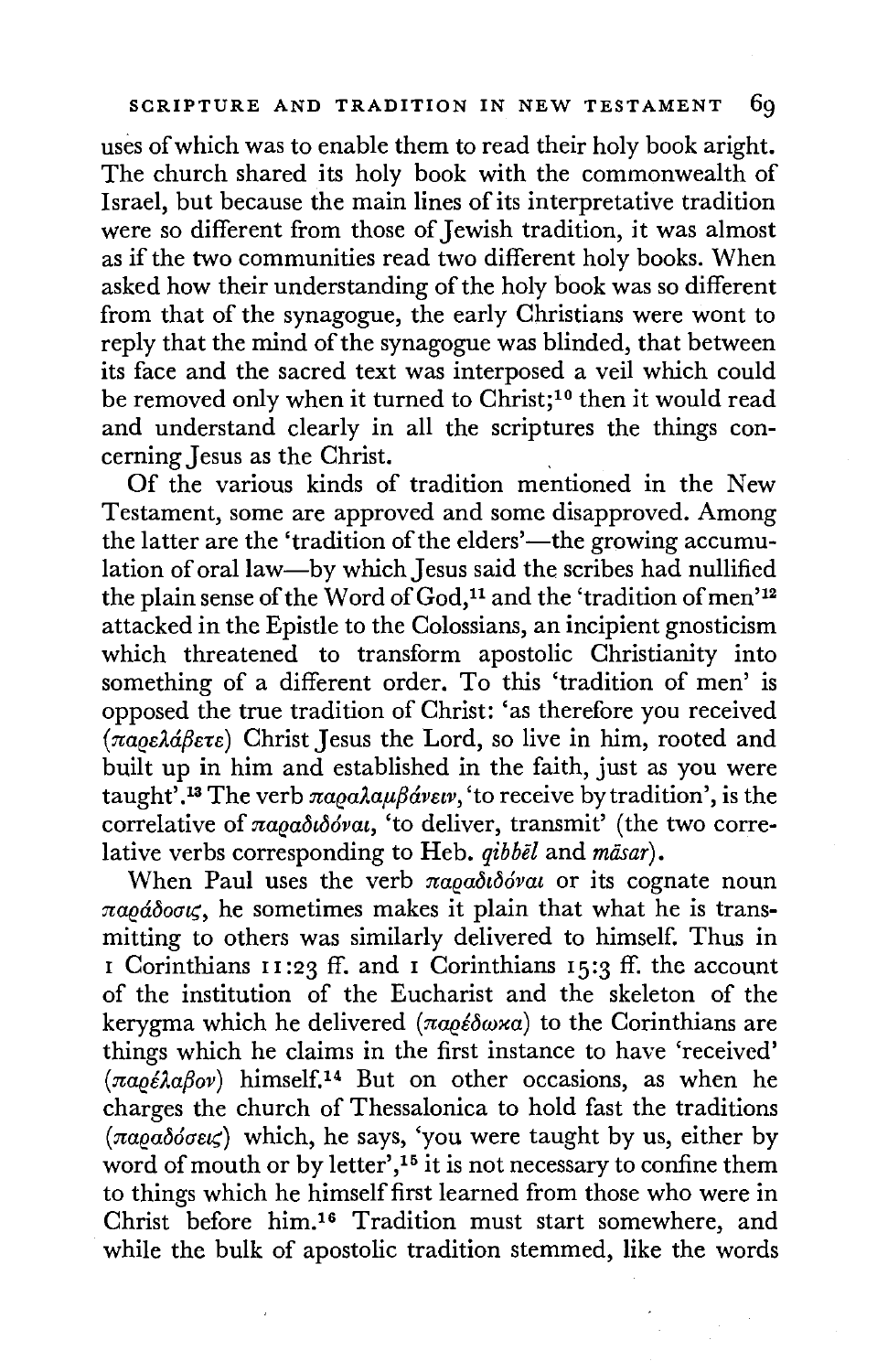of institution, 'from the Lord' ( $d\pi\delta$   $\tau\omega\tilde{\nu}$  *xvelov*),<sup>17</sup> it does not follow that Christian tradition in the New Testament is invariably a synonym for  $x\acute{v}$ *eu* $\leq$ .<sup>18</sup>

The possession of a common holy book, as has been said, does not guarantee religious unity. The interpretation of the holy book-and this will at first take the form of tradition-is important;19 and divergent interpretations tend to produce religious divisions. In the period with which this paper is concerned this tendency is particularly prominent where the divergent traditions have to do with the observance of the law and religious practice in general—pre-eminently where those who embrace one line of interpretation band themselves together in  $h^a b \tilde{u}$ *rot*, like the Pharisees, or in covenant-communities, like the men of Qumran. It is in complete accordance with this general pattern that the first really serious external threat to the life of the Christian church should be bound up with the charge that Stephen understood Christianity to involve changing 'the customs which Moses delivered ( $\pi a\varrho\epsilon\delta\omega\varkappa\varrho$ ) to us',<sup>20</sup> and that the first internal threat to the unity of the church should be posed by sharply divergent views on the necessity for Gentile converts to be 'circumcised according to the custom of Moses' and so undertake an obligation to keep the Jewish law.21

As against those who took the latter line ('believers who belonged to the party of the Pharisees') the narrative of Acts represents Paul and the Jerusalem leaders as sharing substantially the same tradition.22 But a hint is given of another tradition, perhaps as far to the 'left' as the Pharisaic believers were to the 'right', represented by Apollos of Alexandria, who was an expert in biblical exegesis, well versed in the story of Jesus, so that he could argue powerfully from the Old Testament that Jesus was the Messiah-yet his understanding of the Way deviated so much from the tradition which Acts presents as the main stream that by the standard of the latter it was positively defective.<sup>23</sup>

In one of his 'Father Brown' stories ( *The Sign* ef *the Broken Sword),* G. K. Chesterton describes one General Sir Arthur St Clare as 'a man who read his Bible'. 'That', remarks Father Brown, 'was what was the matter with *him.* When will people understand that it is useless for a man to read his Bible unless he also reads everybody else's Bible?' The point-a character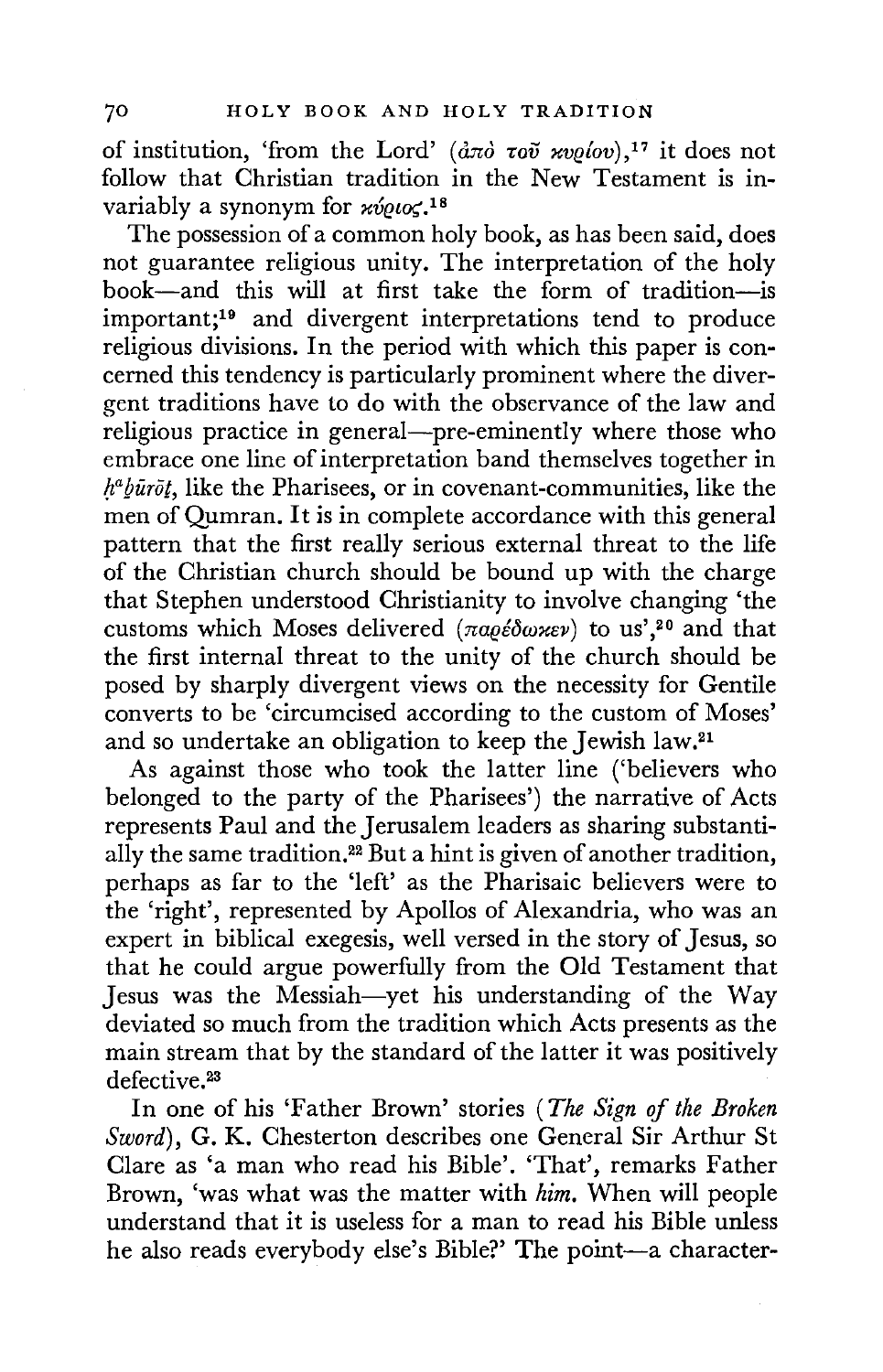istically propagandist point-is that when a man reads 'his' Bible he tends to find there what he is looking for, and what he is looking for will be determined by a wide background of presupposition, temperament, interest, motive and the like.<sup>24</sup> Through General St Clare's reading of 'his' Bible, the story goes on, he was able to justify many a dubious activity by saying 'that he did it to the glory of the Lord'. 'My own theology', comments Father Brown, 'is sufficiently expressed by asking which Lord?'<sup>25</sup>

Chesterton's lesson receives copious illustration in the period of our present concern.

#### II

Jesus and his Jewish contemporaries shared the same sacred scriptures, the same divinely-given law, the same written sabbath commandment.

On the sabbath day, the Israelite was enjoined in that commandment, 'thou shalt not do any work'.<sup>26</sup> But what was the precise meaning of 'work'? Which activities counted as work, and which did not? In a simple agricultural community the answer was relatively easy: 'work' consisted of those activities which made up the daily routine oflabour. But in the Pentateuchal legislation itself we have evidence of rulings on the question whether this or that more occasional activity constituted work within the meaning of the commandment. What of those special agricultural activities which recurred season by season, and not day by day? The ruling was plain: even 'in ploughing time and in harvest you shall rest'.<sup>27</sup> What of lighting a fire? Was that permissible or not? The answer was 'No'.<sup>28</sup> What about gathering fuel to light a fire? Again the answer is 'No'-and in this case we have the ruling embodied in a narrative: a man who was found gathering sticks on the sabbath was kept in custody until a divine response was secured.29 In the time of Nehemiah the importation of wares into Jerusalem on the sabbath, already forbidden under the monarchy in terms of a ban on commercial transactions and the carrying of burdens on that day,30 was effectually prevented by the governor's order that the city gates be closed and guarded by Levites from sundown on Friday till after sundown on Saturday<sup>31</sup>-but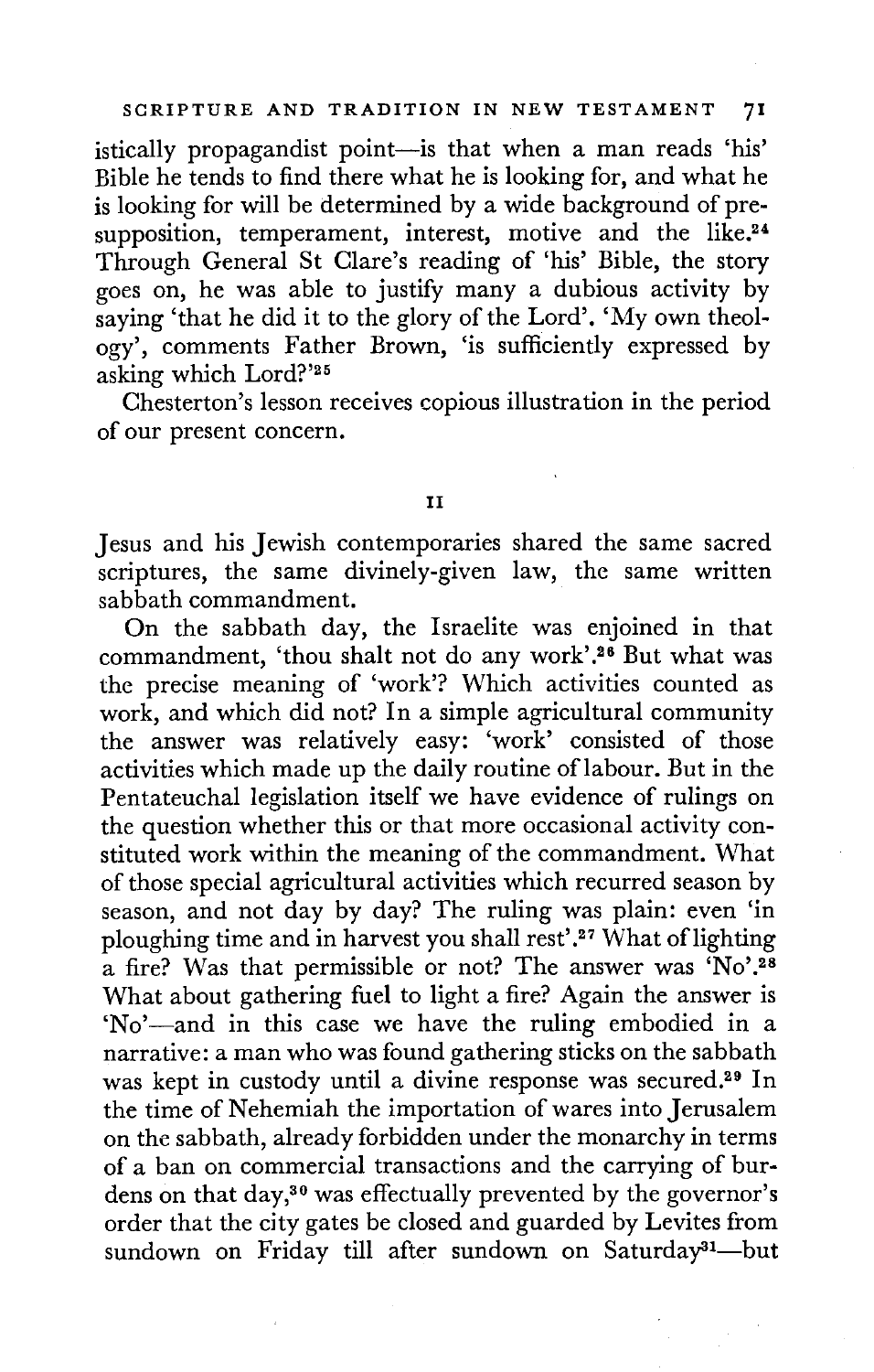those Levites, be it noted, were not deemed to violate the sabbath by standing on guard over the gates.

The thirty-nine categories of work defined in the traditional sabbath regulation of the rabbis<sup>32</sup> no doubt reflect an interpretation current in the school of Hillel. The school of Shammai, we may surmise, had an even stricter interpretation. Yet both of these schools would probably have agreed that a domestic animal might be rescued from a pit on the sabbath without detriment to the sanctity of the day-a situation which must have called for a ruling quite early in a pastoral or agricultural community. Jesus assumes that no objection to an action of this kind will be raised by any of his Pharisaic hearers.33 But the community of Qumran, to judge by the sabbath *halakhah* of the Zadokite work, would apparently have disagreed: 'Let no one help an animal in birth on the sabbath. Even if she drops [her young] into a cistern or a pit, let him not lift it out on the sabbath.'<sup>34</sup>

It was evidently accepted from early times that the ban on sabbath work did not apply to the sacrificial services in the sanctuary or to certain other ceremonial obligations. Jesus in debate appeals to this fact. 'The priests in the temple "profane" the sabbath with impunity',<sup>35</sup> he says—that is, by doing their regular work on it (in fact, probably by doing more work on it than on other days). The implication is: if one form of serving God is permissible on the sabbath, why not others (which from certain points of view might be considered more important, such as healing)? Again, if the eighth day from a Jewish boy's birth coincided with the sabbath, he must be circumcised on that day, sabbath or no. Hence the argument in John 7:23, 'If on the sabbath a man receives circumcision [ undergoes an operation affecting but one small part of his body], so that the law of Moses may not be broken, are you angry with me because on the sabbath I made a man's whole body well?'36

But Jesus' basic principle of interpretation of the sabbath law appears not so much in these *ad hominem* arguments with doctors of the law as in those Synoptic passages where he appeals to the primary intention of the sabbath institution. 'The sabbath was made for man, not man for the sabbath'<sup>37</sup> -more particularly, the sabbath was instituted for men's rest and relief, not to be a burden to them. Therefore, any action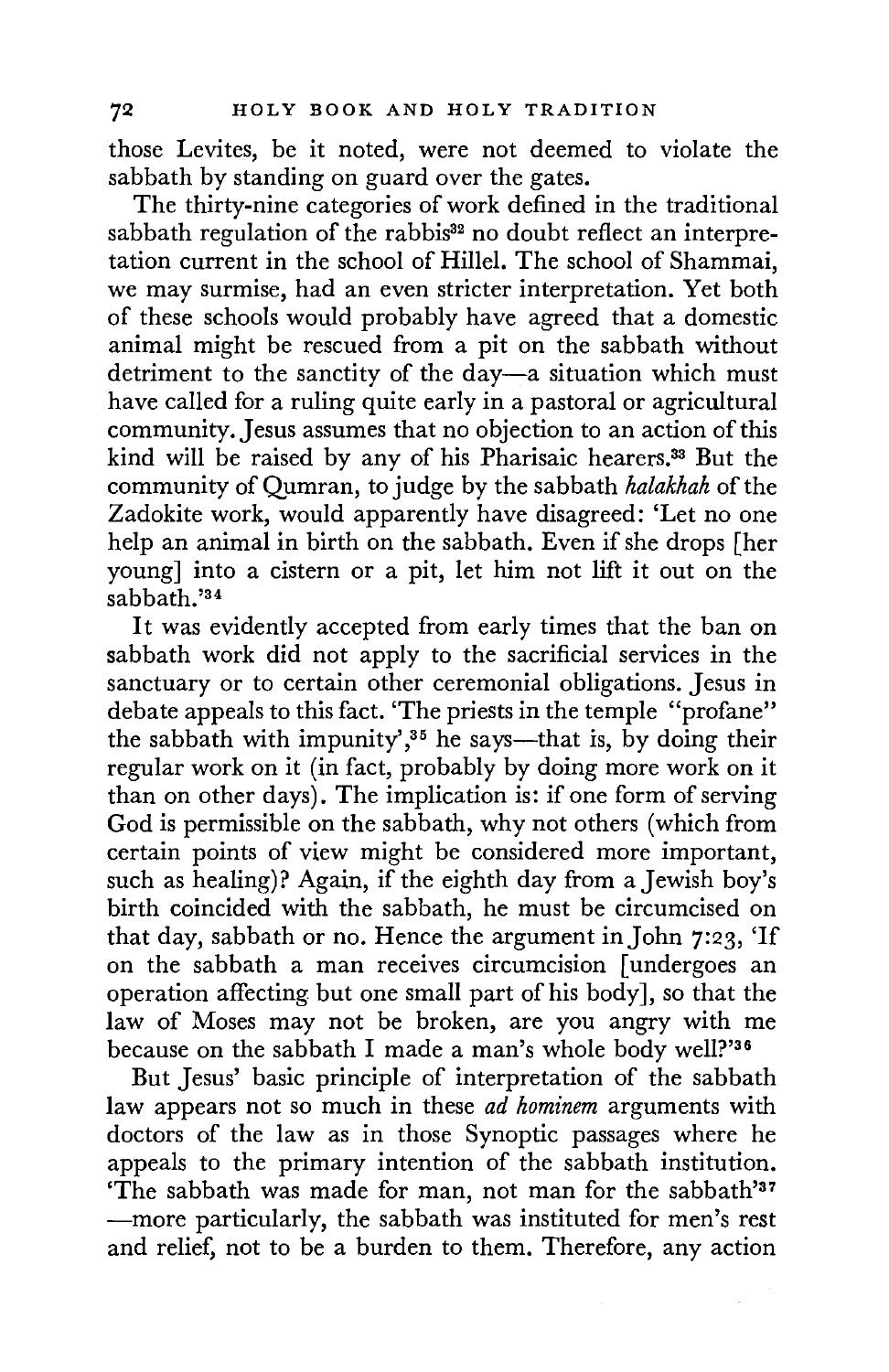which promoted the divine intention in instituting the sabbath was appropriate for that day. The satisfaction of normal human need, he held, takes precedence over ceremonial requirements or the rulings of the schools. The bread before the altar in the sanctuary might be reserved by sacral law for the priests alone, but the scriptures do not censure David and his company for eating it when he was hungry.38 As for the sabbath law, others might concede that in a case of extreme urgency, a matter of life and death, remedial measures might be applied on the sacred day—but as an exception to the general rule. If there was no great urgency, then, in the words of a synagogue official who was annoyed by an act of healing in his synagogue on the sabbath, 'there are six days on which work ought to be done; come on those days and be healed, and not on the sabbath day' . 39 A woman who had suffered from *spondylitis deformans <sup>40</sup>* (if that is what it was) for eighteen years could easily wait another day, he reckoned. But Jesus in effect said 'No; she has waited long enough, and the sabbath is the most fitting day for her to be released from her trouble. If on the sabbath you untie your ox or ass as a matter of course and take it off to be watered, how much more should this daughter of Abraham be relieved on the sabbath?' <sup>41</sup>

If we turn from the sabbath law to the law of divorce, a comparable situation meets us.Jesus, together with the Qumran community, the schools of Hillel and Shammai and the Jews in general, read the same wording in the Deuteronomic legislation where it is recognized that a man is entitled to divorce his wife if, after marrying her, he finds in her 'some unseemliness' ( *'erwat dalJii,r)* . 42

But here too the question of definition arose. What constitutes 'erwat dabar? The school of Shammai, as we know, limited it to unchastity: if a man found that his bride was not a virgin, as he might reasonably expect her to be, he was entitled to dismiss her. The school of Hillel, commonly credited with milder interpretations than the school of Shammai, manifested its 'mildness' here in the husband's interest: he might divorce her (so its leaders expounded the law) for practically any feature or practice which he found displeasing.<sup>43</sup> But when Jesus was asked to say whether a man might put away his wife for any cause, he did not deal with the exegesis of Deuteronomy  $24:1-4$ ; however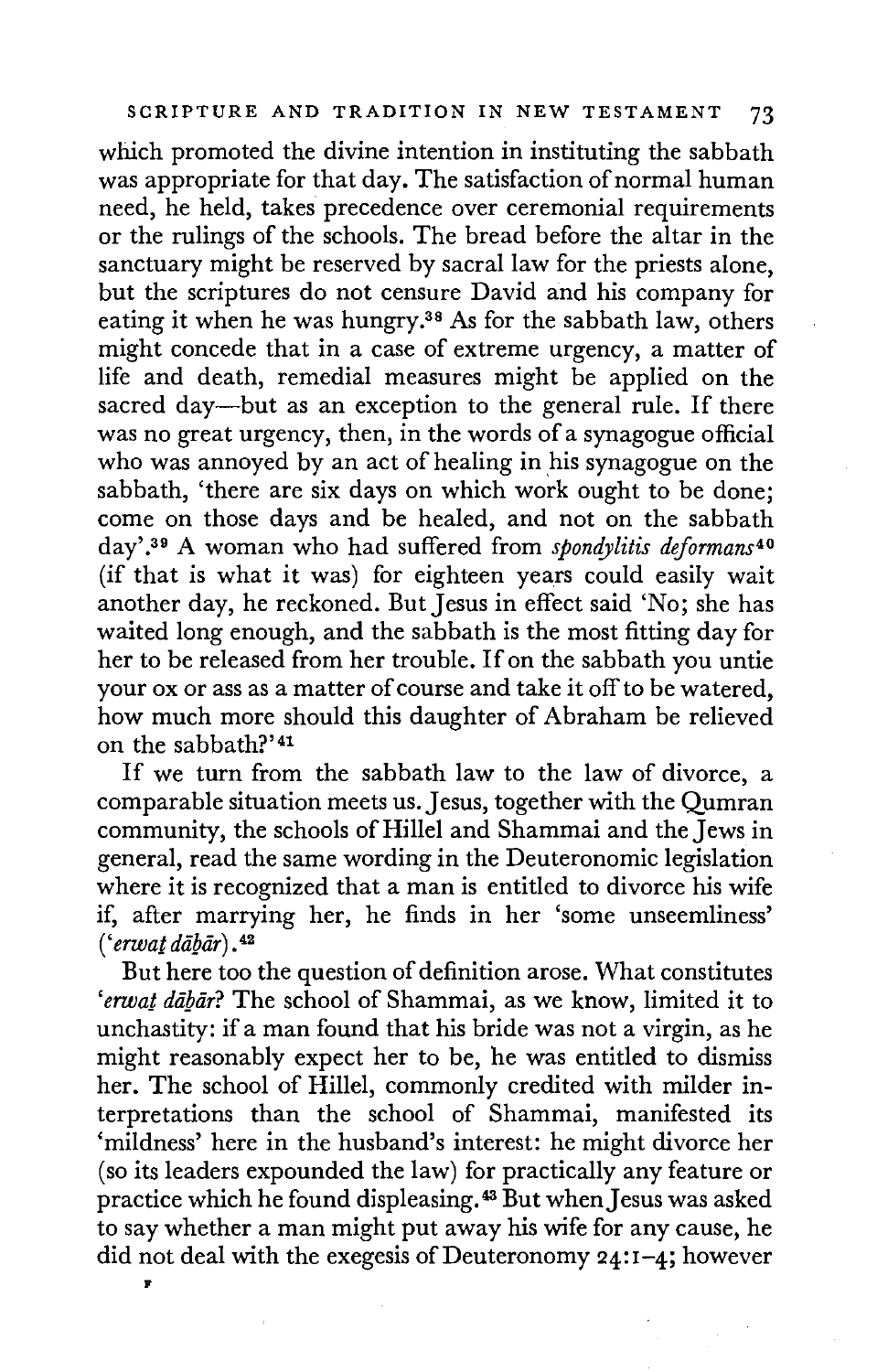*'erwat dagar* might be interpreted, that whole provision, he said, was a modification of the original principle, introduced later because of the hardness of men's hearts. 44 The original principle was disclosed by the Creator's intention in instituting marriage, as laid down in Genesis: 'From the beginning of creation he "made them male and female"; this is why a man will leave his father and mother and be joined to his wife, so that the two become one flesh.'45 From this Jesus deduced that in the original institution man and woman were made for each other, being joined together by God, and divorce was not contemplated; divorce, in fact, was an attempt to undo the work of God. The practical implication of this ruling-although it is not explicitly attributed to Jesus-would have been a redressing of the unequal balance in favour of the wife, who under Jewish law could not take the initiative in divorcing her husband and who had little opportunity of defending herself against such initiative on his part. <sup>46</sup>

Paul underlines the tradition of Jesus in this matter not only in Ephesians 5 :22 ff., where the marriage relationship, expounded in the light of Genesis 2 :24, is treated as a 'mystery' setting forth the relationship between Christ and the church, but in I Corinthians 6:15 f., where he uses the Genesis language about 'one flesh' to insist that even a man's casual intercourse with a harlot establishes a vital bond between the two, and thus 'displays a psychological insight into human sexuality which is altogether exceptional by first-century standards'.<sup>47</sup>

But such is the hardness of men's hearts that before the gospel tradition was stereotyped Jesus' ruling was modified by the reintroduction of the *'erwat dabar.* The two exceptive clauses in the First Gospel<sup>48</sup> may indeed represent an adaptation of his ruling to the conditions of the Gentile mission, in which a couple might before their conversion have cohabited within forbidden degrees of affinity, so that their union constituted a form of *noevela.* 49 But the history of canon law shows how the kind of approach which Jesus was careful to avoid has tended to obscure the spirit of his liberating pronouncement by treating it woodenly as a piece of legislation.<sup>50</sup>

Yet this principle of legal interpretation, rejecting an existing tradition and establishing a new one, is not the most distinctive form of the Christian interpretative tradition. For this we find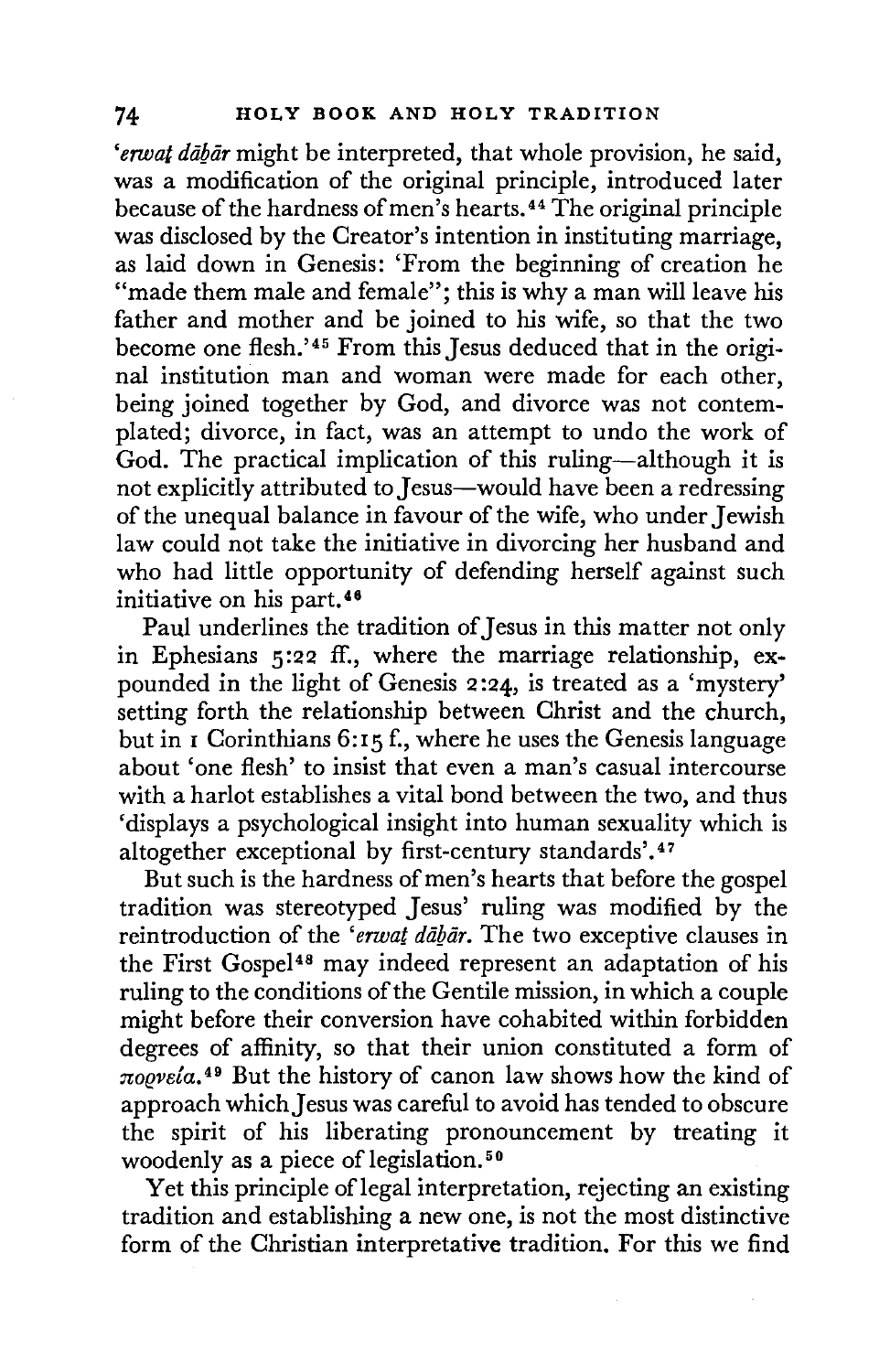the readiest analogy not in rabbinical jurisprudence but in the literature of the Qumran community.

#### III

The community of Qumran read for the most part the same sacred scriptures, so far as we can judge, as many of their fellow-Jews; but they read them through spectacles of quite a different sort and therefore understood them quite differently. Their interpretation of the Torah, if we may make an inference from the Zadokite work, was different in a number of respects from that of the Pharisees (although the Pharisees were not in themselves entirely agreed on the application of many of the laws).

It is in the interpretation of the Prophets and Psalms, and of prophetic oracles and hymnic passages found *passim* in other Old Testament books, that we find the really distinctive 'tradition' by which the scriptures were understood at Qumran. This 'tradition', by the testimony of the Qumran texts themselves, was established by the Teacher of Righteousness, whom God raised up to lead the faithful remnant 'in the way of his heart, and to make known to the last generations what he was about to do to the last generation—the congregation of deceivers'.<sup>51</sup> This man taught his followers how to interpret the prophetic writings, and enabled them to see their own duty and prospects written clearly there. To the prophets much had been revealed, but not everything. One thing in particular had been withheld from them-the *time* at which their oracles would be fulfilled -and the withholding of this meant that their oracles remained mysteries, both to the prophets themselves and (even more so) to their readers. But when the time of their fulfilment was at last revealed, the mystery was a mystery no longer: with this further revelation its solution was imparted. The man chosen by God to be the recipient of this further revelation was the Teacher of Righteousness. Of the oracle of Habakkuk, for example, the Qumran commentator on that prophet says: 'God commanded Habakkuk to write the things that were coming on the last generation, but the fulfilment of the epoch *(g•mar*  haqqes) he did not make known to him. And as for the expression, "that he may run who reads it", its interpretation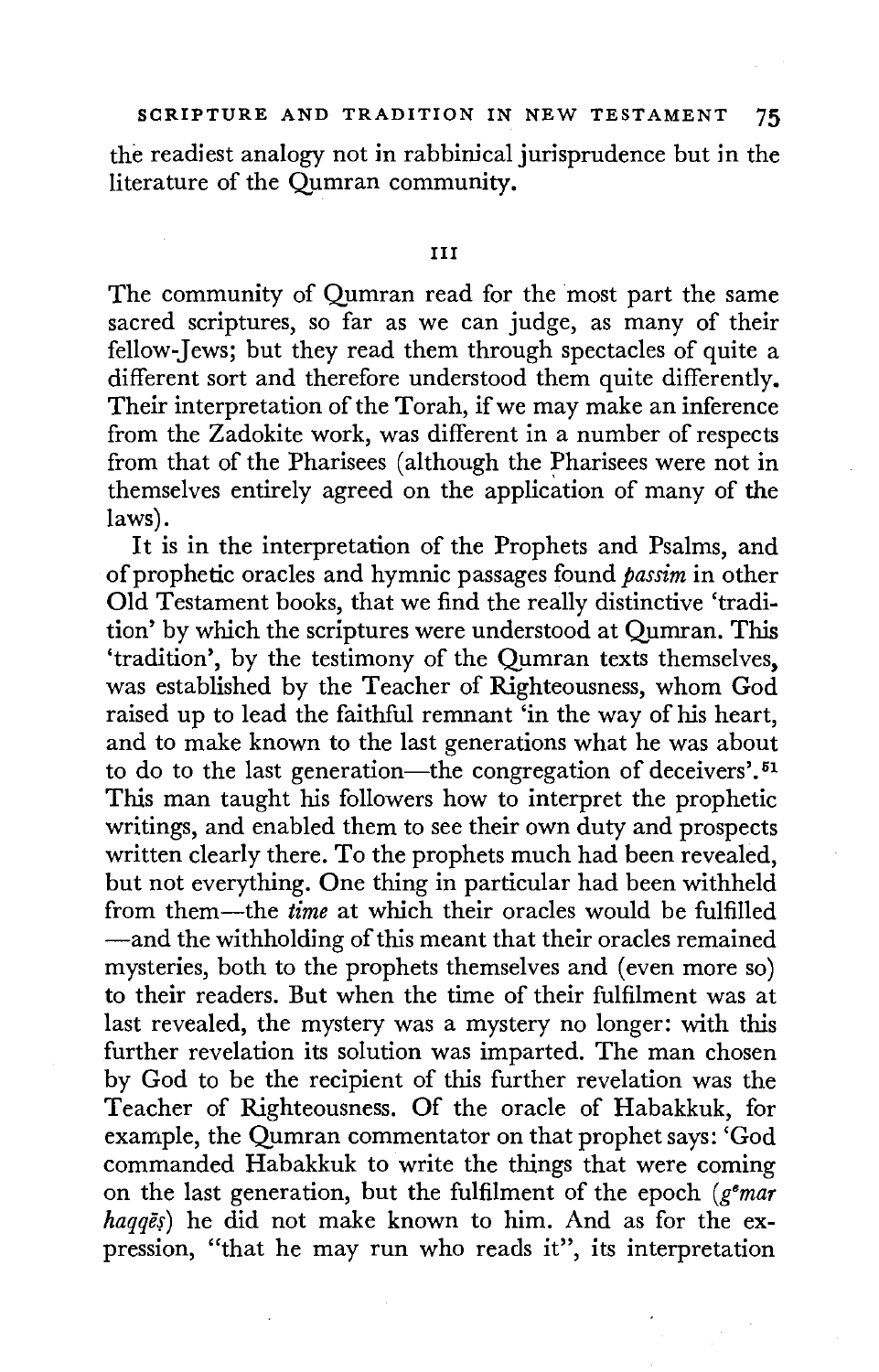concerns the Teacher of Righteousness, to whom God made known all the mysteries ( $r\bar{a}z\bar{\epsilon}$ ) of the words of his servants the prophets.'52

There are, of course, exceptions to the rule that the prophets were not told when their predictions would be fulfilled. We may recall passages in Isaiah, Jeremiah and Ezekiel where periods of between forty and seventy years from the prophet's time are prescribed for the accomplishment of certain events, such as Jeremiah's fixing of seventy years as the epoch of the desolations of Jerusalem.<sup>53</sup> But the 'epoch' ( $q\bar{e}$ s) which the Qumran interpreters had in mind was that which marked the end of the current age. In this respect they had only one canonical predecessor, Daniel. When Daniel reinterprets Jeremiah's seventy years as seventy sevens of years, the terminus of the period is not now a return from exile but the inauguration of the age to come, with the putting an end to sin and the bringing in of everlasting righteousness. 54 Josephus remarks that Daniel alone among the prophets of old was able to state the *time* of the fulfilment of his oracles; 55 in Qumran terminology, which is in essence that of the book of Daniel, his visions embrace both mystery  $(r\bar{a}z)$  and interpretation (*pēšer*). Indeed, there is probably a closer relation between Daniel and the Teacher of Righteousness than can be established thus far by detailed evidence; it is somewhat surprising that, so far as I know, no one has thought of identifying the two (not that I myself have any idea of doing so).

At any rate, instructed by the Teacher of Righteousness and the men who learned from him their principles of biblical exegesis, the members of the Qumran community found the sacred scriptures an open book. The interpretative 'tradition' which they 'received'—a 'tradition' which to their minds was as fully the product of divine revelation as were the written oracles themselves-embodied a few simple principles.

I. God revealed his purpose to the prophets, but the relevance of his purpose could not be understood until the *time* of its fulfilment was revealed to the Teacher of Righteousness.

2. All the words of the prophets referred to the time of the end.

3. The time of the end is at hand.

It was in the eschatological situation which the rise of the Teacher of Righteousness showed to be imminent that the true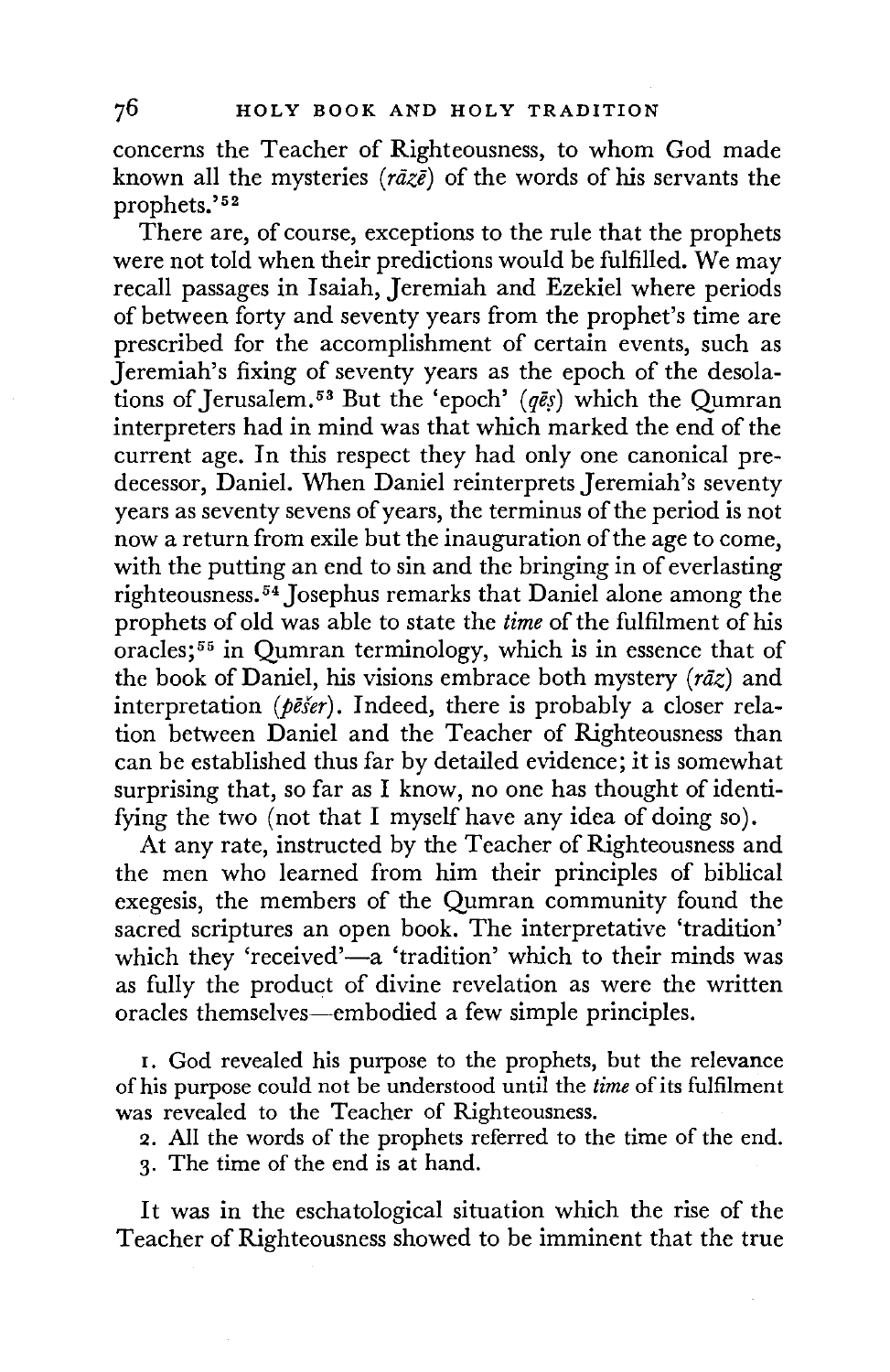context of any oracle was sought; the text was atomized, regardless of what *we* call context, so as to fit here or there into the eschatological situation. Variant readings were selected so as best to serve the interpreter's purpose. Where a relation could not otherwise be established between the text and the eschatological situation, allegorization was employed. 56

The men of Qumran, properly instructed in these principles, had no difficulty in understanding passages like Psalm 37:32, 'the wicked watches the righteous and seeks to slay him', <sup>57</sup> or Habakkuk 1:4, 'the wicked surrounds the righteous'.<sup>58</sup> Language like this infallibly points to the attacks made on the Teacher of Righteousness by his inveterate enemy, the Wicked Priest. References to the overthrow of Israel's enemies-the 'sons of Sheth' in Balaam's oracles,<sup>59</sup> the Assyrians in Isaiah,<sup>60</sup> the Chaldaeans in Habakkuk<sup>61</sup> and Gog in Ezekiel<sup>62</sup>-were understood not of nations contemporary with these prophets but of the last Gentile oppressors of the people of God, the 'Kittim' of the commentaries and of the War scroll.

Again, references to the building of a wall or a city were understood of the building either of the righteous community or of some rival enterprise, political or religious, according as the building was spoken of in terms of approval, promising success, or in terms of reprobation, portending destruction. 'Samaria' in Micah 1 :5 is interpreted of the 'Spouter of falsehood, who led the simple astray' (perhaps some early leader of the group that developed into the party of the Pharisees), while 'Jerusalem' is related to 'the Teacher of Righteousness, who expounded the law to his council, to all who voluntarily pledged themselves to join the elect of God'. 63 The builders of the unstable wall in Ezekiel 13:10 ff. are similarly the 'Spouter of falsehood' and his associates; 64 on the other hand, the wall of Micah 7: 1 I is the fence ( the rule of life) which keeps the righteous community insulated from the contamination of evil. 65

The members of the righteous community are not only the builders of the well-founded wall; they are also the diggers of the well of Numbers 2 1: 1 7 f.: *'the nobles of the people* are those who have come to dig the well with the staves which the lawgiver ( $m^e h \bar{o} q \bar{e} q$ ) appointed for them to walk withal during the whole epoch of wickedness'.<sup>66</sup>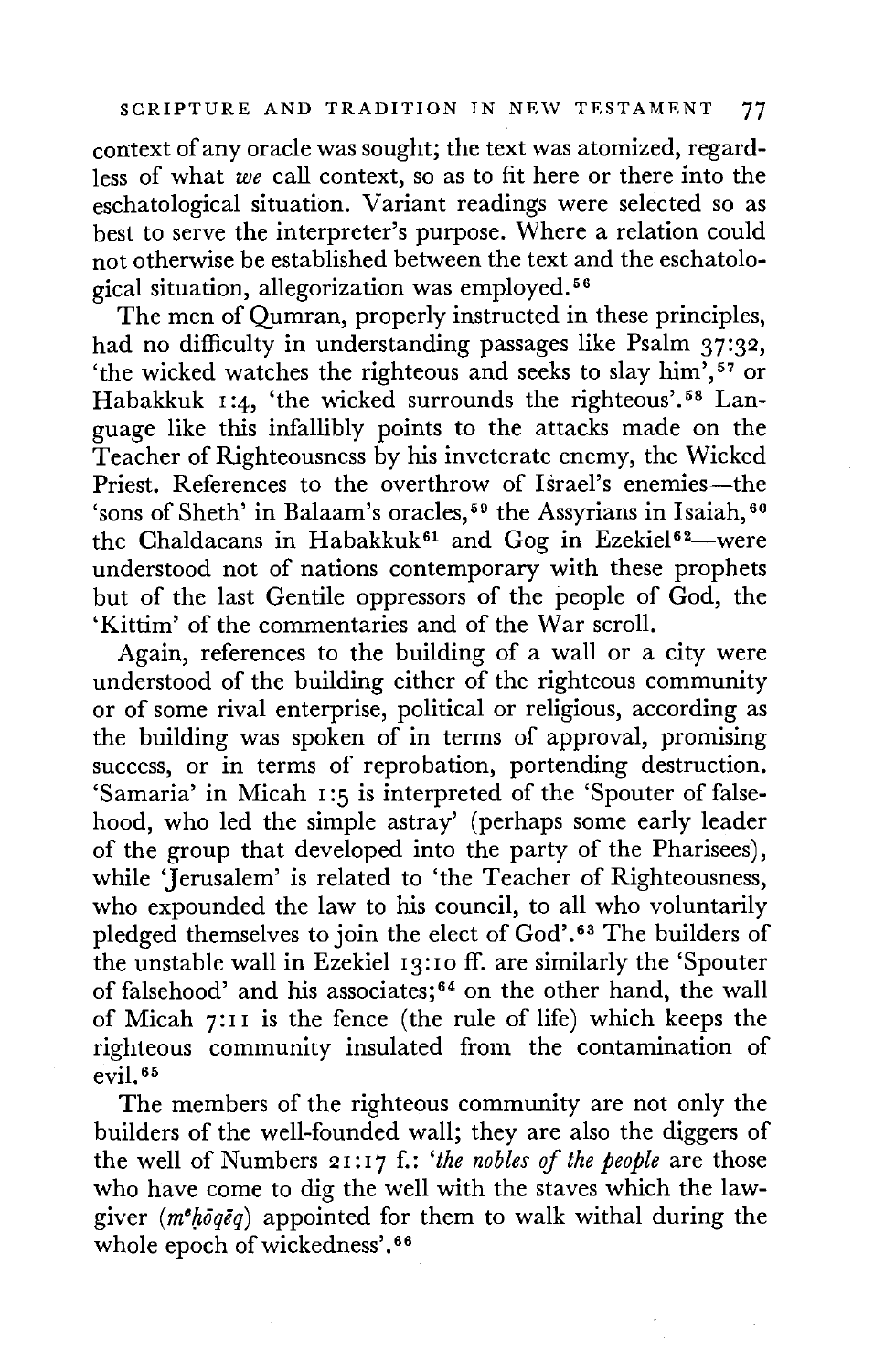And so on. Grasp the basic principles of the interpretative tradition, and the sacred text becomes luminous.

We revert now to the parallel situation in the Church. 'One of the extraordinary features of the early Church', it has been said, 'is the number of men who were converted by reading the Old Testament'<sup>67</sup>—converted, that is to say, from paganism to Christianity. It does not appear that these men had any antecedent conviction of the authority of the Old Testament, but as they read it, it 'found' them (in Coleridge's sense of the word).<sup>68</sup> One wonders, however, if they were completely ignorant of **a**  'tradition' which helped them to read the Christian gospel **in**  those pre-Christian scriptures.

A good example is provided by Tatian in an autobiographical section of his *Address to the Greeks.* After unsatisfying experience of Greek philosophical and legal literature and of mystery religions, he says:

I withdrew by myself and sought how best to discover the truth. While I was giving earnest attention to this, I happened to light upon certain barbaric writings, too old to be compared with the opinions of the Greeks and too divine to be compared with their error. I found myself convinced by these writings, because of the unpretentious cast of the language, the unstudied character of the writers, the ready comprehension of the making of the universe, the foreknowledge of things to come, the excellence of the precepts and the placing of all things under the rule of one principle. My soul being thus taught by God, I understood that the pagan writings led to condemnation, whereas these put an end to the slavery that is in the world, rescuing us from many rulers ( $\tilde{d}\rho\gamma\omega\tau\epsilon\zeta$ ), yes, from ten thousand tyrants. These writings do not indeed give us something that we had not received before, but rather something which we had indeed received but were prevented by error from making our own.69

These last words suggest that Tatian's reading of the Old Testament books was preceded or accompanied by some awareness of the kind of 'tradition' which enabled him to understand them in a Christian sense.

What can be said of such a 'tradition'?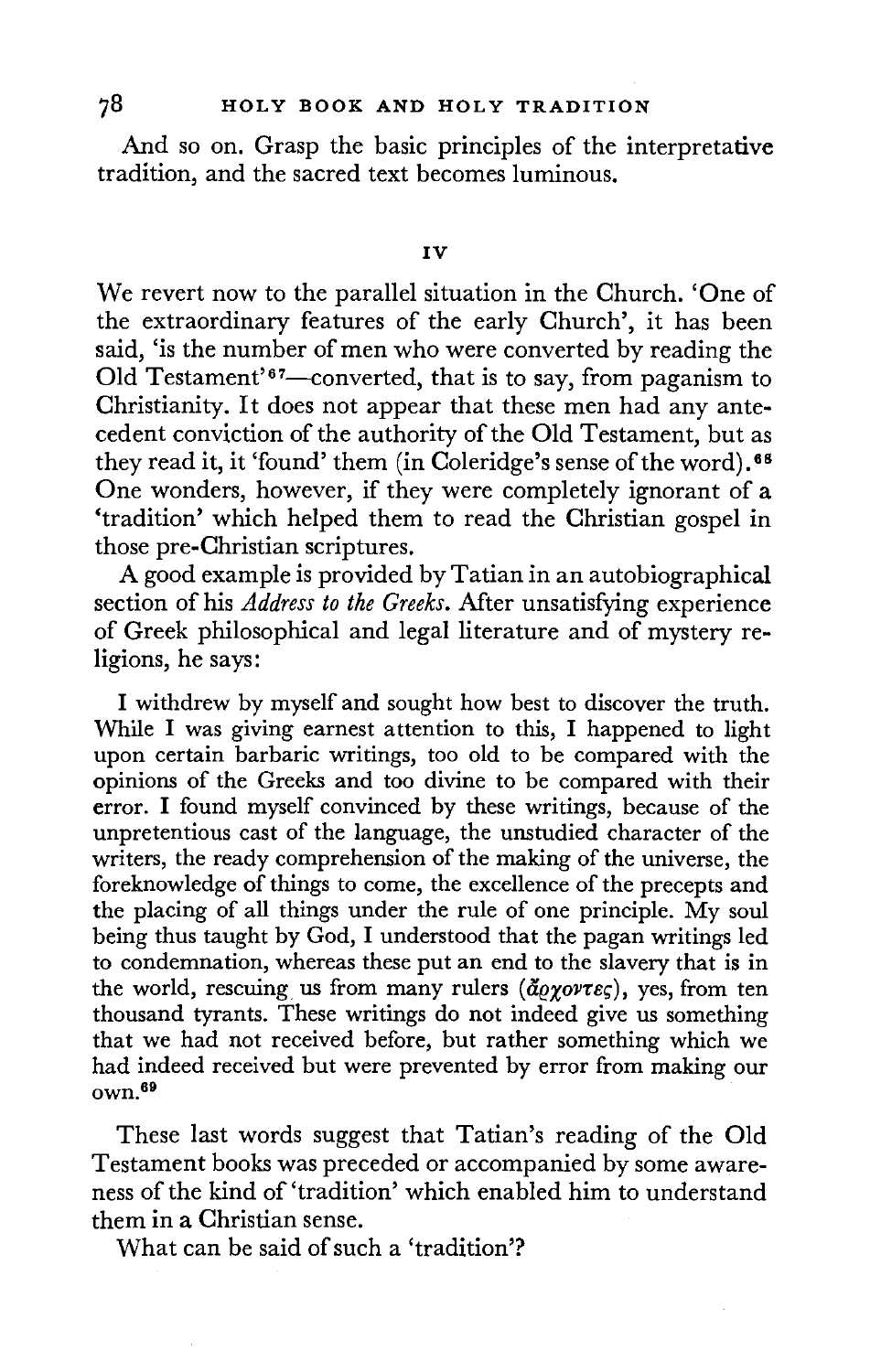## SCRIPTURE AND TRADITION IN NEW TESTAMENT 79

That the Old Testament prophecies were 'mysteries' whose interpretation was concealed from the prophets themselves is a theme common to Qumran and the early church. The prophets, according to one New Testament writer, foretold the advent of the Christian salvation, but they did not grasp the full purport of their own predictions; they 'searched and inquired diligently' in order to discover who was the person and what the time pointed to by the Spirit of messianic prophecy within them when bearing witness in advance to 'the sufferings of the Messiah and the glories that were to follow'. 70 But the writer and his readers had no need to search and inquire diligently; they knew that the person was Jesus and the time was now. 'This is that which was spoken through the prophet'<sup>71</sup>-Peter's message on the day of Pentecost-is writ large over the New Testament writings; it is plainly affirmed in the gospel tradition itself. Jesus congratulates his disciples because they see and hear things to which prophets and righteous men had looked forward with longing expectation, but which they did not live to witness.<sup>72</sup>

Occasionally the very word 'mystery', in the same sense as *raz* in Daniel and the Qumran texts, is used in this regard. 'To you', says Jesus to his disciples, 'the mystery of the kingdom of God has been given, but to outsiders all these things come as riddles; they see without perceiving, and hear without understanding, otherwise they would turn back and receive forgiveness'.<sup>73</sup> And one aspect of the gospel—the manner and purpose of its communication to the Gentile world-is treated in the Pauline corpus as a mystery 'which was not made known to the sons of men in other generations as it has now been revealed to Christ's holy apostles and prophets in the Spirit'. 74 That the Gentiles would place their hope on the Davidic Messiah and rejoice in Israel's God was foretold in the Old Testament, as Paul emphasizes in a catena of quotations in Romans 15:9-12, but the implications of this hope were not appreciated until the time of its fulfilment.

This interpretative tradition pervades all the strata of the New Testament. We find it in the Synoptic records and in the Fourth Gospel, in Paul and Peter, in the Alexandrian Epistle to the Hebrews and the Hebraic book of the Revelation. The various writers have their distinctive hermeneutical principles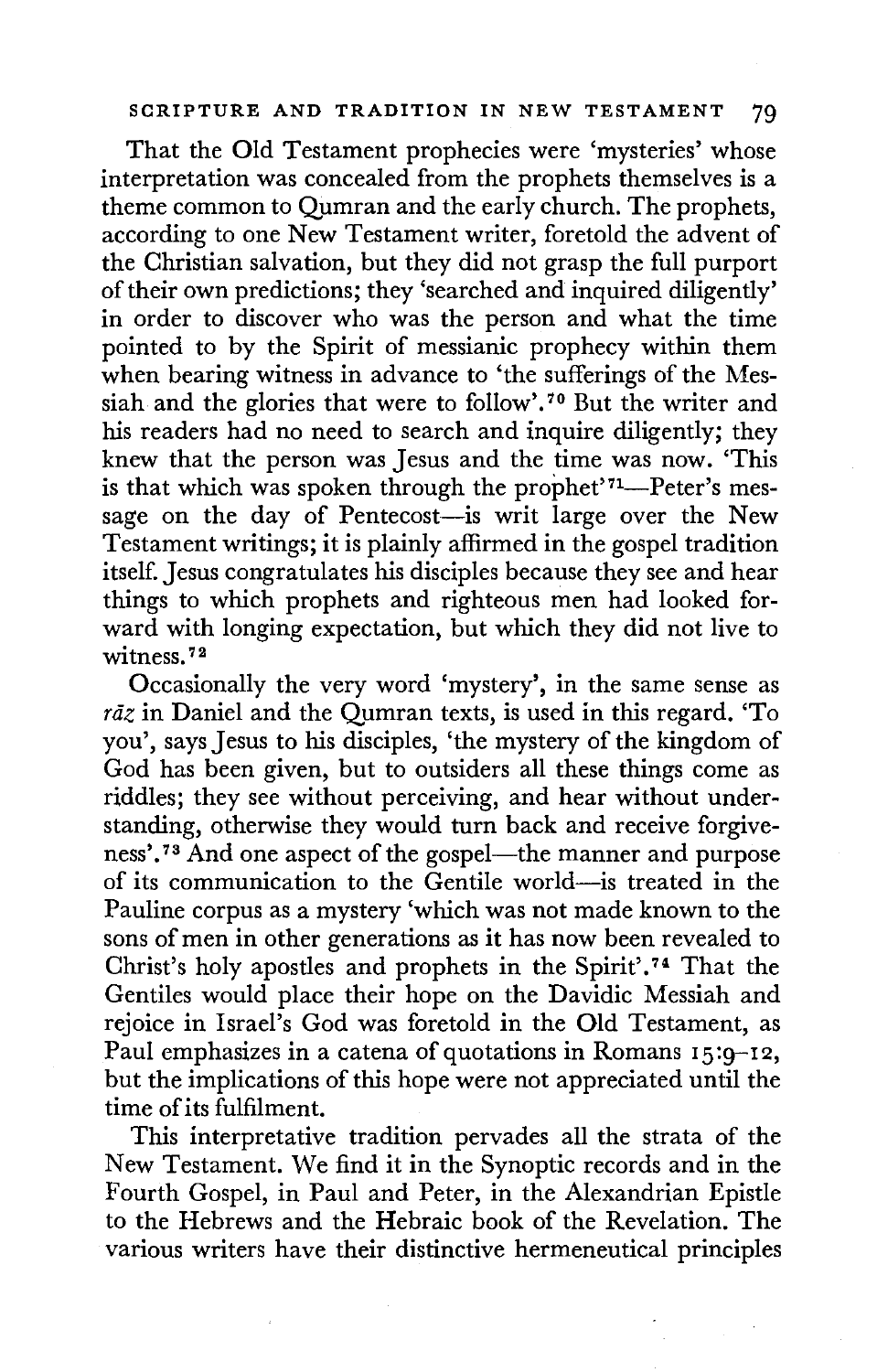and methods, it is true. Matthew records how this or that incident in the life of Jesus 'took place in order that it might be fulfilled which was spoken through the prophet'.<sup>75</sup> Paul sees the temporary and partial setting aside of Israel as clearly in the Law, the Prophets and the Psalms, as he finds the ingathering of the Gentiles adumbrated there. 76 He is careful withal to distinguish his Old Testament authors-Moses, David, Hosea, Isaiah<sup>77</sup>-unlike the writer to the Hebrews who, true to his Alexandrian heritage, ignores such details for the most part, since to him all scripture is oracular in character.<sup>78</sup> John the Evangelist portrays Jesus as the fulfiller of a number of Old Testament motifs, such as the *dabar*, the *kabod* and the *miskan*;<sup>79</sup> the bread of life, the water of life, the light of life; 80 while the Apocalypse, in Austin Farrer's words, is 'a rebirth of images' from the Old Testament and other ancient lore<sup>81</sup>-some of them remarkably recalcitrant to a Christian purpose,<sup>82</sup> yet all pressed into service to depict the triumph of Christ. But, however variously the interpretative tradition be treated by the different New Testament writers, the core of the tradition is common property: the central subject of the Old Testament writings is Jesus; he is the one to whom they all bear witness.

The analogy of Qumran would lead us to the conclusion which is in any case the plain testimony of the gospel record: that the main lines of this tradition were laid down by Jesus himself. It is not necessary here to repeat the arguments to this effect so cogently deployed by my distinguished predecessors C. H. Dodd and T. W. Manson. 83 The insistence that 'so it is written' is too deeply imbedded in all the gospel strata to be reasonably suspected of being an accretion, due to reflection in the post-Easter church on the events of the ministry and passion of Jesus. I have elsewhere<sup>84</sup> drawn attention to the way in which the visions and oracles of Zechariah 9-14 have influenced the passion narratives, and this, I believe, stems from Jesus himself -from his deliberate choice of 'a colt, the foal of an ass' $85$  to ride into Jerusalem on Palm Sunday, and his reference, an hour or two before his arrest, to the words of Zechariah 13:7, 'Smite the shepherd and scatter the sheep.'86

This reference to Zechariah 9-14 reminds us of a feature of New Testament interpretation of the Old Testament which to a large degree distinguishes it from the *pefer* interpretation of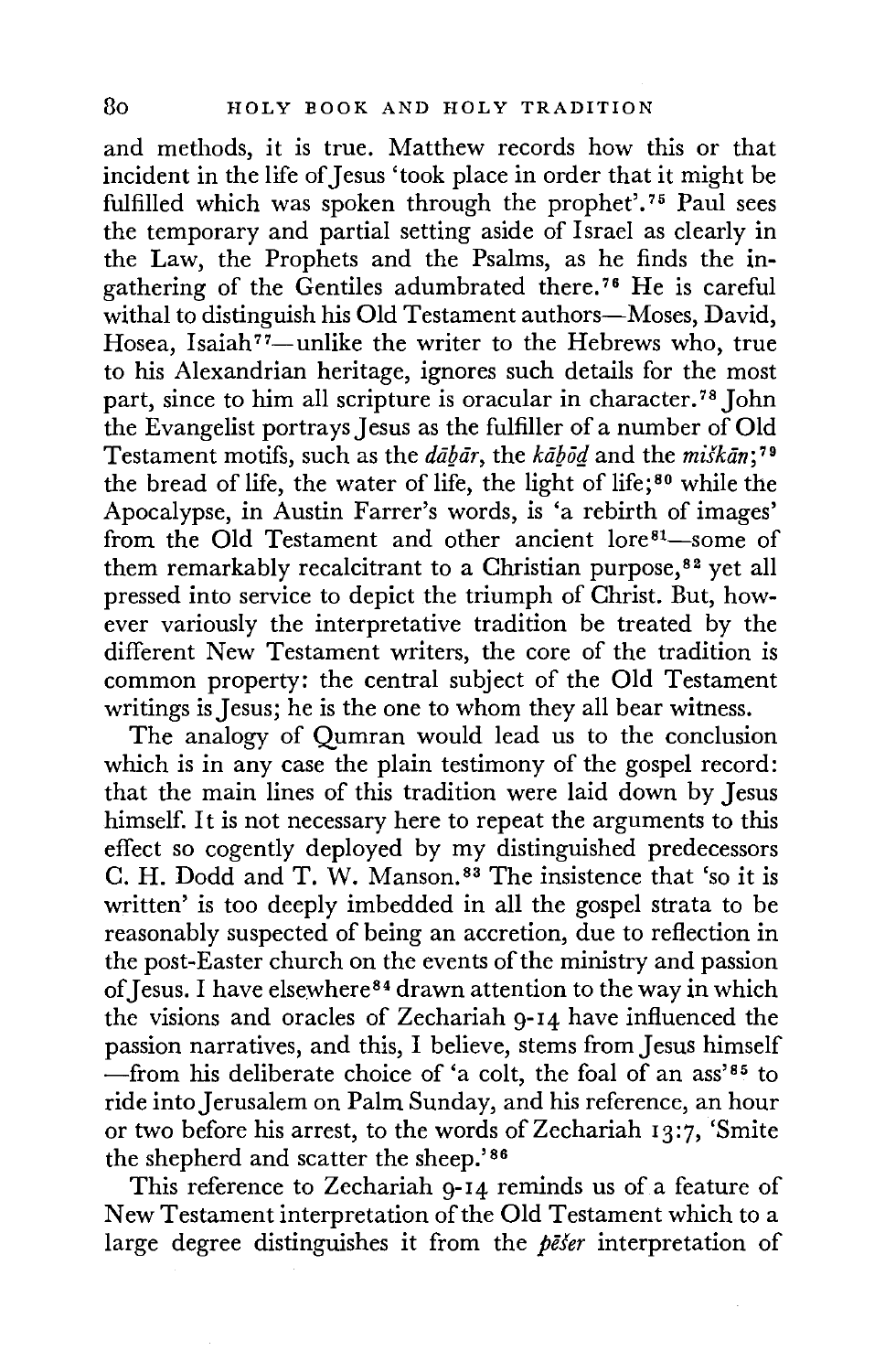Qumran: the New Testament interpretation of a few words or sentences from the Old Testament which are actually quoted very often implies the context in which these words or sentences occur-we may think of such contexts as Zechariah 9-14; Isaiah 40-66, Psalm 69 and so forth. Moreover, different New Testament writers will quote different words or sentences from the same context in a manner which suggests that the complete context had received a Christian interpretation before these writers quoted from it. For example, C. H. Dodd points out that from Psalm 69:9 ('zeal for thy house has consumed me, and the insults of those who insult thee have fallen on me') the former part is applied to Christ in John 2: I 7 and the latter part in Romans 15:3. While no one is likely to maintain that the one writer has influenced the other, 'it would be too much of a coincidence if the two writers independently happened to cite the two halves of a single verse, unless they were both aware that at least this whole verse, if not any more of the Psalm, formed part of a scheme of scriptural passages generally held to be especially significant'. 87 This implies something more substantial in the way of primitive Christian exegesis of the Old Testament than a catena of more isolated proof-texts or 'testimonies' such as J. R. Harris envisaged.<sup>88</sup>

Alongside this contextual clement in the interpretative tradition there is another, which (unlike the former) does have an analogue in the Qumran literature ( as also in rabbinical literature). This is the bringing together and giving a unified exegesis to widely separated scriptures which have a significant term in common. 89 Perhaps the most prominent example in the New Testament is the widespread evidence for an integrated messianic interpretation of various 'stone' passages in the Old Testament-the stone which the builders rejected in Psalm I 18:22, the stone in Nebuchadnezzar's dream which pulverized the great image (Daniel 2:34 f.), the tested corner stone of sure foundation in Isaiah 28:16 and the rock of refuge amid the flood waters in Isaiah 8: 14 which proves a stone of stumbling to those who refuse to take refuge upon it. 90 Again, we find the 'one like a son of man' of Daniel 7:13 brought into close relation with the 'son of man' of Psalm 8:4 beneath whose feet all things have been placed and possibly also with the 'son of man' of Psalm 80:17 whom God makes strong for himself;<sup>91</sup> or we find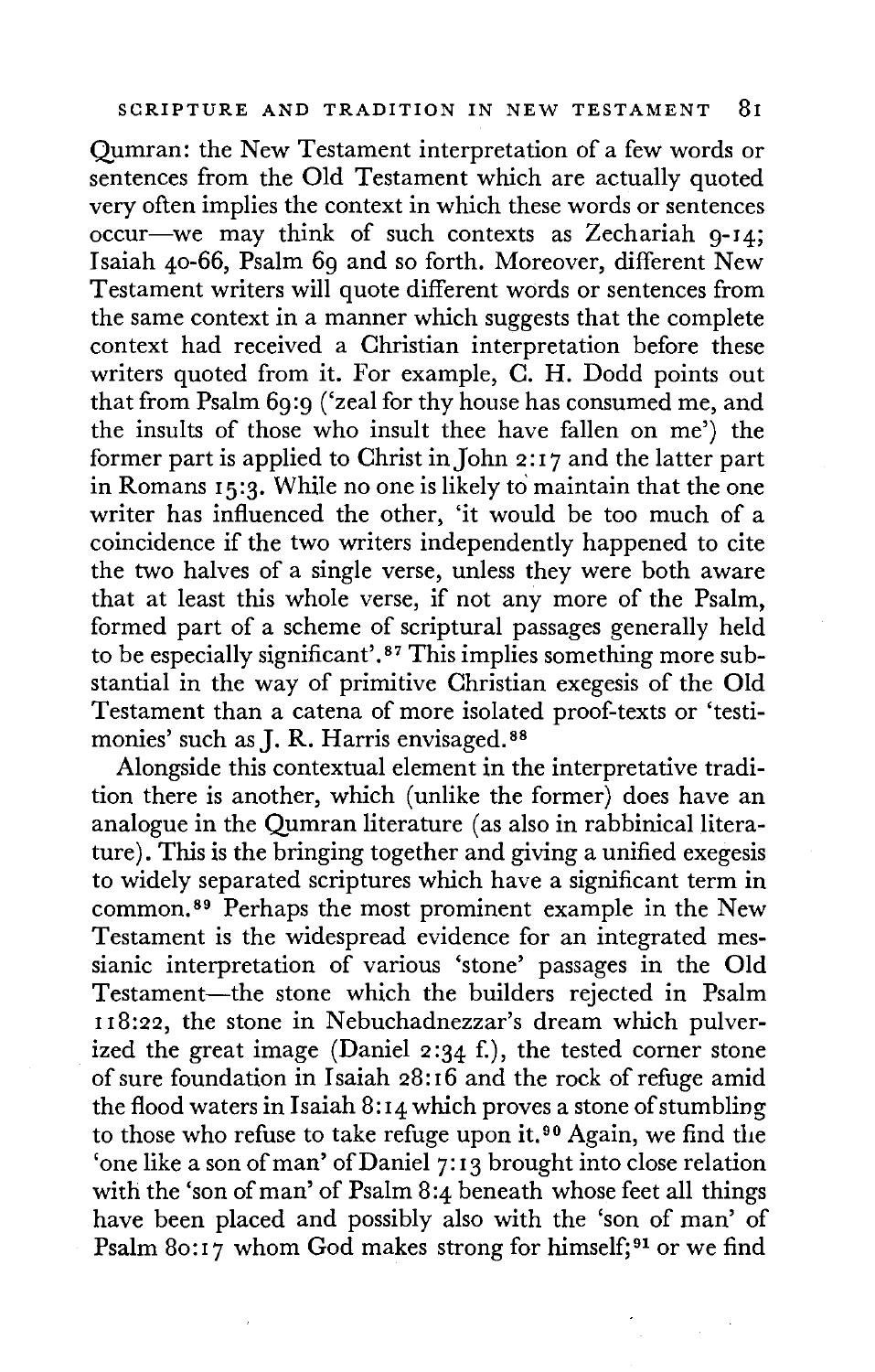the deliverance from death of God's *hasid* (80105) in Psalm 16:10 linked in Acts 13:34 f. with the promise of the *hasde (8ata)* of David in Isaiah 55:3 to provide a joint *testimonium* of the resurrection of Christ.

It is not surprising that the Psalter as well as the Prophets should be expounded thus. In addition to those royal psalms which were commonly acknowledged in the first century A.D. as 'messianic', 92 and whose fulfilment Christians naturally recognized in Jesus, there are many psalms in which a righteous sufferer raises his plaint to God, and which were equally naturally interpreted of Jesus. Indeed, had not Jesus confirmed this interpretation by making the language of one of these psalms his own in the bitterness of dereliction on the cross?<sup>93</sup>

But if the righteous sufferer was recognized as Jesus, the persecutors of the righteous sufferer were identified with Jesus' enemies,<sup>94</sup> and with none more freely than with Judas Iscariot. Here again the cue appears to have been given by Jesus himself; there is no good reason for doubting that at the Last Supper he used the words of Psalm 41 :9, 'he who ate of my bread has lifted his heel against me', to indicate to his companions that he knew there was a traitor in the camp. 95 It was no difficult matter to find other passages in the Psalter which could be similarly applied to Judas; the quotation in this connection of Psalms 69:25 and 109:8 in Acts 1 :20 is a case in point. The tradition still flourishes vigorously in circles less severely academic than ours; I have known it to be seriously argued that since Psalm 109:8 (applied by Peter to Judas in the form, 'his office let another take') is followed immediately by the words, 'May his children be fatherless and his wife a widow' (Psalm 109:9), Judas was therefore a married man with a family.

With such dominical and apostolic precedent, the Christian church was able so to read the Old Testament writings that they supplied not only an increasing store of christological *testimonia* but additional factual evidence about New Testament events. This tendency we find well established in Justin and the Cyprianic *Testimonia adversus Iudaeos;* it was carried to excess in the Middle Ages. The passion narrative in particular was embellished by mediaeval piety by the liberal importation of Old Testament *motifs* divorced from their context as well as elements from other sources; striking examples are provided in the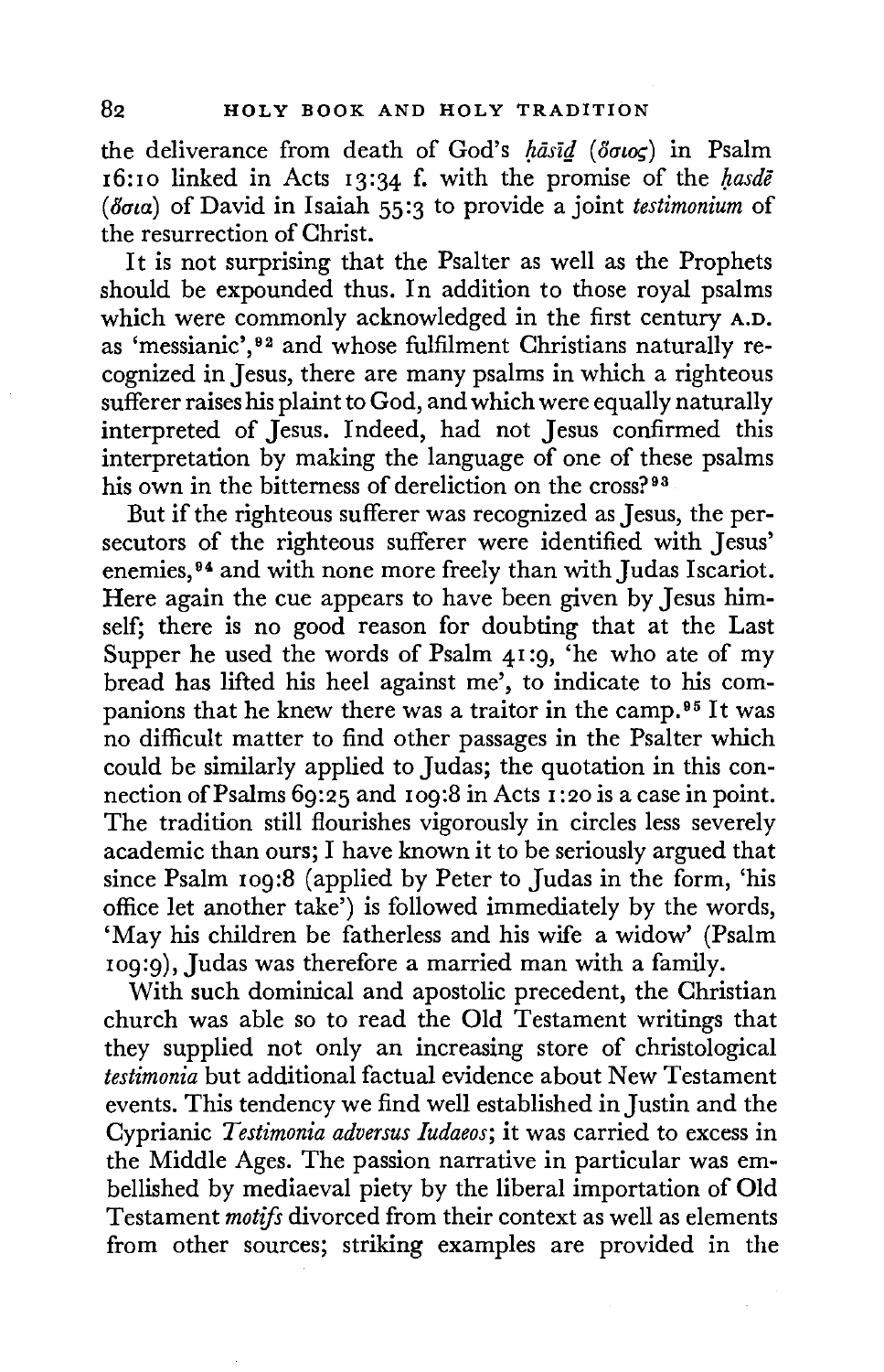fourteenth-century German mystical treatise now called *Christi Leiden in einer Vision geschaut96* or in the fifteenth-century poem quoted by G. L. Prestige where the words of Canticles 2:5, *quia amore langueo,* 97 are pressed into service as a passion theme. Even today this tendency is strong enough in much traditional Christian piety to be the cause of some uneasiness when it is found that several modern versions of the Old Testament exhibit readings and renderings which do not lend themselves so readily to this kind of traditional interpretation as older versions did. 98

V

One important phase of the early Christian interpretative tradition is the tracing of a recurrent pattern in the story of God's dealing with his people. For instance, New Testament writers view the history of Israel in the Old Testament, with special emphasis on the course of events from Egypt to Canaan, as recapitulated either in the personal experience of the Messiah or in the corporate experience of the church. 99

Recapitulation in the Messiah's personal experience (perhaps by way of applying Isaiah 63:9, 'In all their affliction he was affiicted'),100 appears especially in the Old Testament quotations in Matthew's nativity narrative where, for example, the reference to the Exodus in Hosea 11:1, 'out of Egypt I called my son', is said to be fulfilled in the Holy Family's flight into Egypt and return thence to Judaea.101 It is not that the Evangelist arbitrarily detaches a sentence from its context in order to apply it to an event with which it has nothing to do; it is rather that he sees the fortunes of the messianic people as reenacted by the Messiah himself. Something of the same sort may be implicit in the parallel between Jesus' forty days in the wilderness and Israel's forty years of wilderness wandering (cf. Deuteronomy 8:2 f.), both periods of 'testing' coming as the sequel to a 'baptismal' experience.<sup>102</sup>

As for the recapitulation of the Egypt-to-Canaan sequence in the life of the church, this pervades the major epistles of the New Testament, Pauline and non-Pauline alike, and must be an extremely primitive Christian tradition.

Israel had the paschal lamb; 'Christ our passover was sacrificed for us', says Paul<sup>103</sup><sup>-'</sup>a lamb without blemish and with-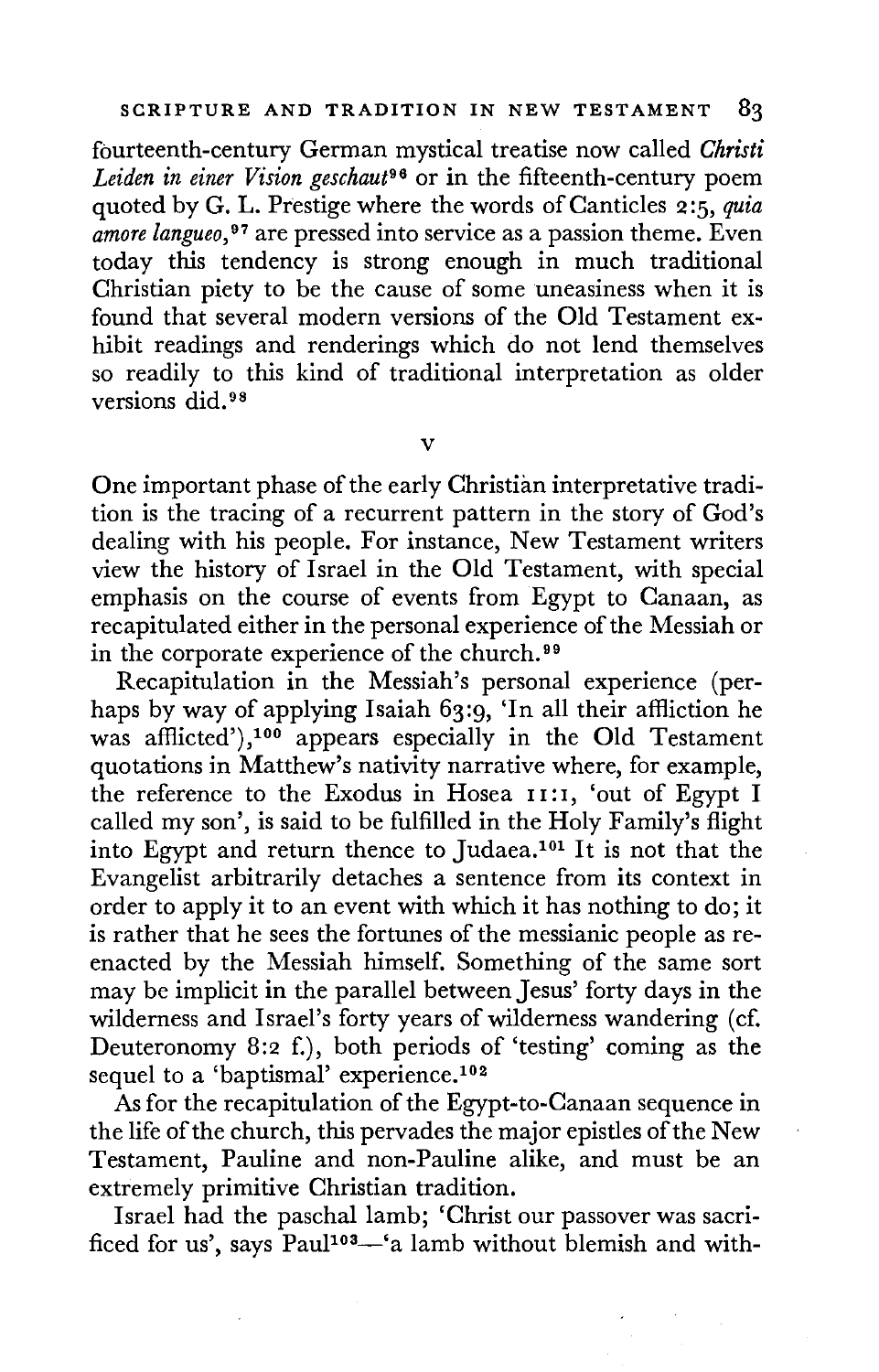out spot', says Peter.104 Israel passed through the Red Sea, says Paul, being thus 'baptized unto Moses'<sup>105</sup> (baptized without being immersed, as a Scots divine once pointed out, whereas the Egyptians were immersed without being baptized);<sup>106</sup> Christians for their part are baptized *είς Χριστόν*.<sup>107</sup> Israel had manna from heaven and water from the rock to sustain and refresh them in the wilderness;108 Christians too have their supernatural food and drink.109 But for all these privileges, the generation that left Egypt died in the wilderness because of rebellion against Israel's God; Christians should take due warning lest disobedience on their part brings them into comparable disaster.110 And here the writer to the Hebrews takes over from Paul: the Israelites in the wilderness had a promised rest before them, but failed to enter into it because of unbelief; so Christians may miss the rest that remains for the people of God if they in their turn cherish 'an evil heart of unbelief, in falling away from the living God'. <sup>111</sup>

Then there is the interpretative principle which A. T. Hanson has called the 'real presence' of Christ in Old Testament history.<sup>112</sup> He sees it in places where it is not properly to be found, to the point where it becomes the central principle of Old Testament interpretation in the New Testament, but in certain forms it is plain enough.

In a Pauline passage already alluded to, it is stated that the 'rock' which accompanied Israel in the wilderness was Christ<sup>113</sup> -that it was from Christ that they drew their 'spiritual' refreshment, just as Christians do. But a clearer instance still is provided by the *lectio dijficilior* in Jude 5: 'I desire to remind you, though you were once for all fully informed, that Jesus, who delivered a people from the land of Egypt, later destroyed those who did not believe.' In place of 'Jesus' various authorities for the text have 'the Lord' or 'God' or the Greek definite article. But on the principle *praestat lectio ardua* 'Jesus' is the preferable reading.114 What, then, can 'Jesus' mean in this context? It does not mean the Old Testament leader Joshua, as it does in Acts 7:45 and Hebrews 4:8.Joshua led Israel into the promised land (thus providing the basis for a rich Joshua-Jesus messian- $\langle \text{ology} \rangle$ ,<sup>115</sup> but he did not deliver them from the land of Egypt. No; Jude's point is that it was Jesus the Son of God who, centuries before his incarnation, delivered Israel from Egypt. The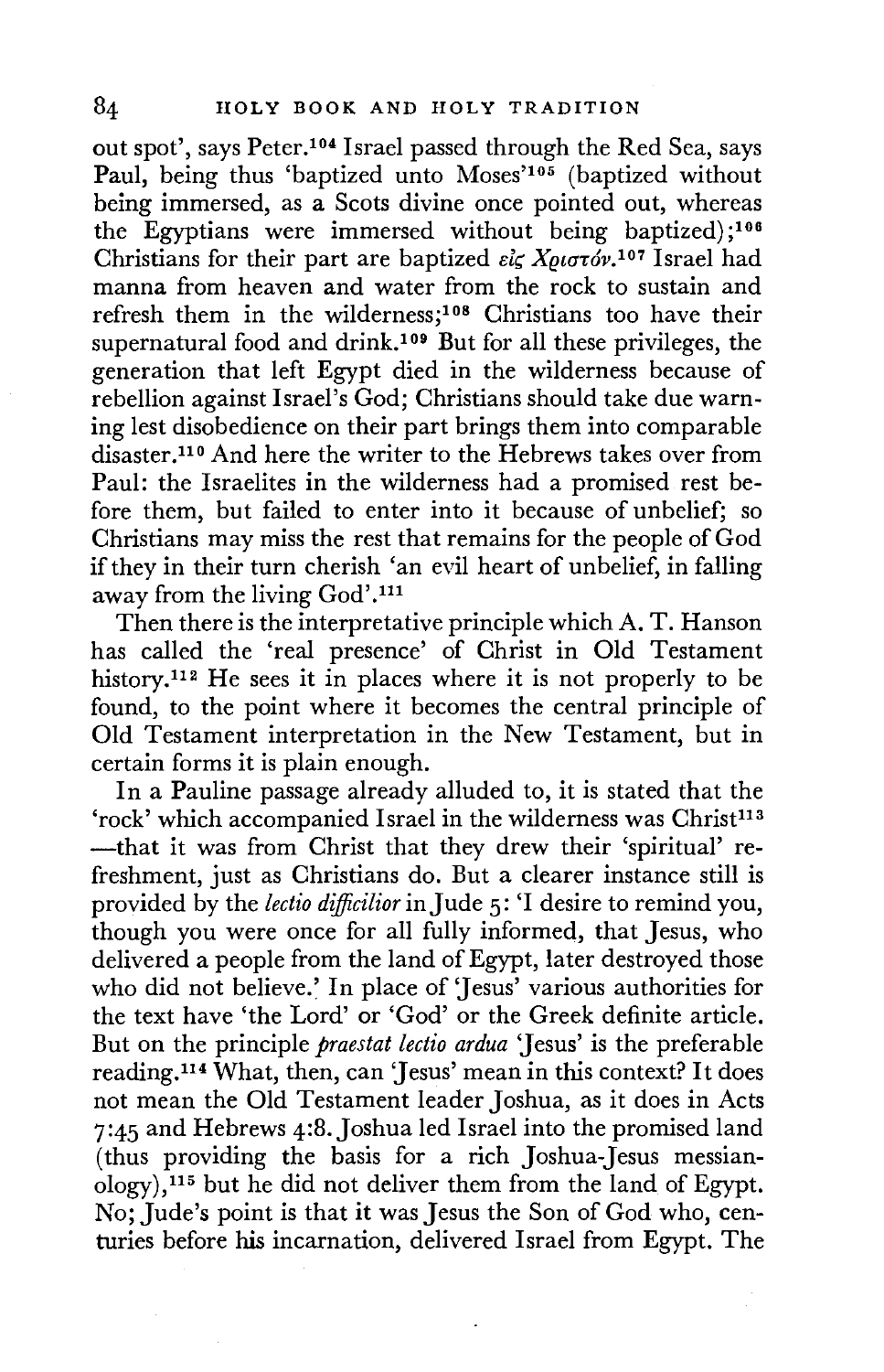fact that Yahweh was commonly rendered  $x\acute{v}q\acute{u}q\acute{u}$  in the Septuagint, and that Jesus was called *xvous* in the church, made it the easier to identify Jesus with 'the Lord' who went before Israel in a pillar of cloud and fire, 116 who rescued them from the hand of the Egyptians,<sup>117</sup> who healed them in the wilderness.<sup>118</sup> It was even easier to identify Jesus with the covenant-messenger, Yahweh's 'angel' or 'presence', who led them under Moses towards the land of rest.119

This goes farther than either Paul or the writer to the Hebrews goes; it is, however, adumbrated in Stephen's speech in Acts, where-by implication, though not expressly-Jesus is 'the angel' who appeared to Moses 'in a flame of fire in a bush'120 and later on the day of the assembly at Mount Sinai;121 it appears in full development in the second century, not least in Justin's *Apology*<sup>122</sup> and *Dialogue with Trypho.*<sup>123</sup> Justin criticizes the Jewish belief that the one who said to Moses in the bush, 'I am the God of Abraham and the God of Isaac and the God of Jacob', was 'the Father and Creator of the universe'.124 No, says Justin, they are wrong (as the spirit of prophecy says, 'Israel does not know me, my people have not understood me') ; 125 it was the Son of God who spoke those words. Here the exegesis does not depend on the ambiguity of  $x\acute{v}q\acute{u}q\acute{c}$  (it is not *xvous* but  $\theta \in \infty$  who calls to Moses out of the bush); it depends on the statement that 'the angel of the Lord' ( *ayys2o; xvelov)* appeared to Moses in the burning bush, and it is the Son of God, says Justin, 'who is called both angel and apostle'.<sup>126</sup> Justin was manifestly acquainted with the Synoptic incident in which these words from Exodus 3:6 are quoted by Jesus himself with unambiguous reference to 'the Father and Creator of the universe'.<sup>127</sup> But that could not outweigh in his mind the force of the interpretative principle that where *ayys2o; xvelov* appears in the Old Testament narrative-especially in passages where the phrase alternates with θεός or *κύριος*—the pre-incarnate Christ is indicated. In fact, Trypho's exegesis of Exodus 3 :6 is more in line with that of Jesus than Justin's is: 'This is not what we understand from the words quoted', says Trypho in reply to Justin, 'but we understand that, while it was an *angel* that appeared in a flame of fire, it was *God* who spoke to Moses'.128 Justin and Trypho read (substantially) 129 the same Bible, so far as the Old Testament books are concerned, but in another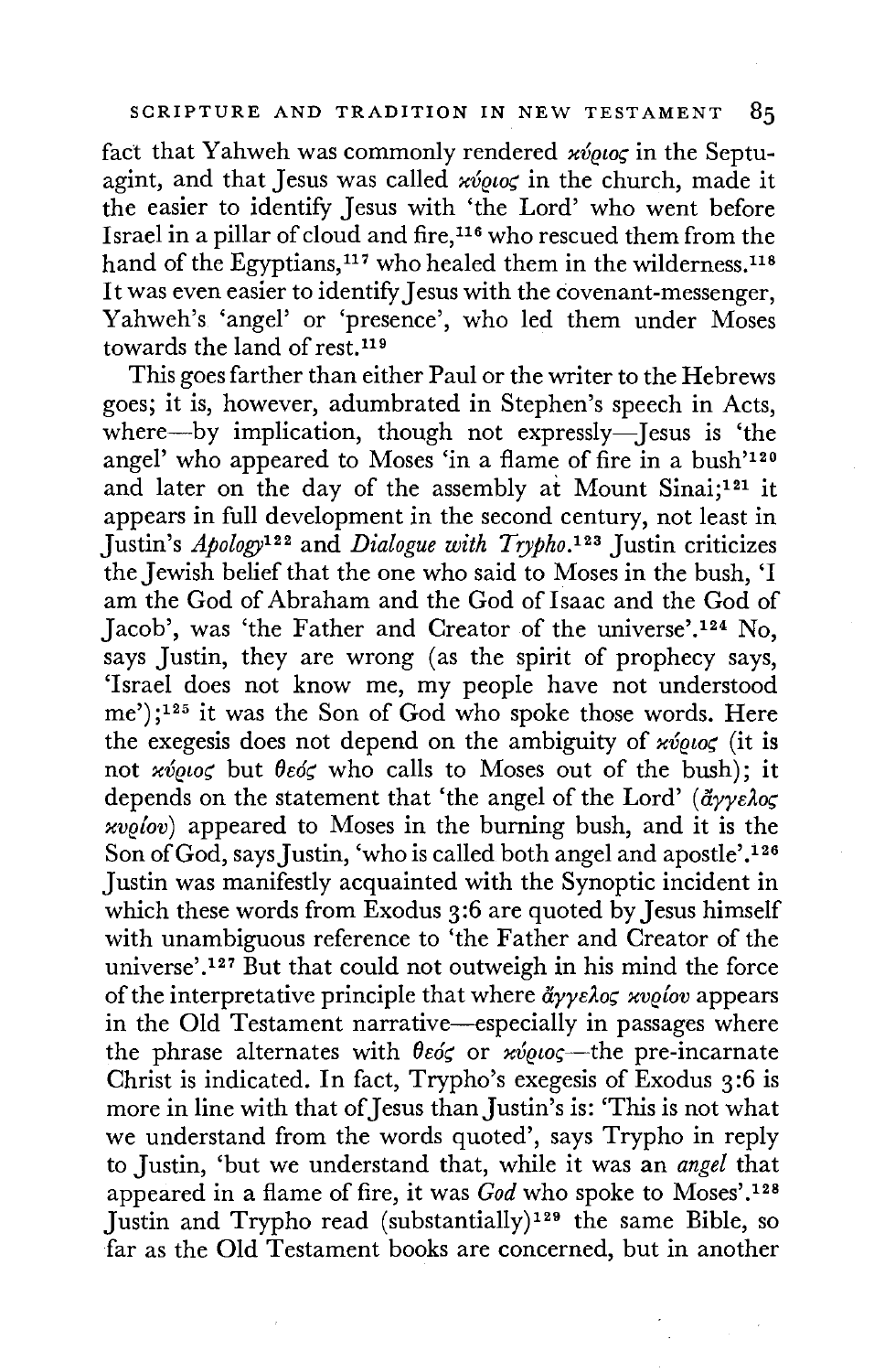sense they read different Bibles, because their respective 'traditions' were so different.

By the same process Justin argues that it was Christ who announced the birth of Isaac to Abraham and Sarah,130 who overthrew the cities of the plain,131 who spoke to Jacob in his dreams at Bethel and Padan-aram and wrestled with him at Peniel,132 who appeared to Joshua as captain of the Lord's host,<sup>133</sup> and so forth. This line of interpretation has passed into traditional Christian theology; in its main features, however, it is post-apostolic and goes far beyond the interpretative tradition of the New Testament.

Quite apart from the differences between the Septuagint and Massoretic texts, Jews and Christians could no longer be said to read the same scriptures in a material sense, in view of the divergent 'traditions' by which they understood them. The accepted Christian tradition became more sharply anti-Judaic, and the Jewish tradition in turn became increasingly careful to exclude those renderings or interpretations, previously quite acceptable, which now proved to lend themselves all too readily to Christian use.134 So, despite the common heritage of the holy book, the two opposed traditions hardened. Only in more recent times, with the acceptance on both sides of the principle of grammatico-historical exegesis, have their hard outlines softened, so that today Jews and Christians of varying traditions can collaborate happily in the common task of translating and interpreting the Bible.<sup>135</sup>

#### **NOTES**

<sup>1</sup>*The Jerusalem Bible* (London, October 21, 1966), p.v. 1 Cf. C. H. Dodd, *The Apostolic Preaching and its Developments* (London, 1936).

<sup>3</sup>Cf. A. Seeberg, *Der Katechismus der Urchristenheit* (Leipzig, 1903); G. Klein, *Der iilteste christliche Katechismus* (Berlin, 1909); P. Carrington, The *Primitive Christian Catechism* (Cambridge, 1940); E. G. Selwyn, *The First Epistle of Peter* (London, 1946), pp. 363 ff.; C. H. Dodd, *Gospel and Law*  (Cambridge, 1951).

<sup>4</sup>Cf. 0. Cullmann, The *Earliest Christian Confessions* (London, 1949); R. P. Martin, *An Early Christian Corifesswn* (London, 1960); *Carmen Christi*  (Cambridge, 1967).

5 Liturgical practice is one of the most important elements in the development of religious tradition. In the New Testament we may think especially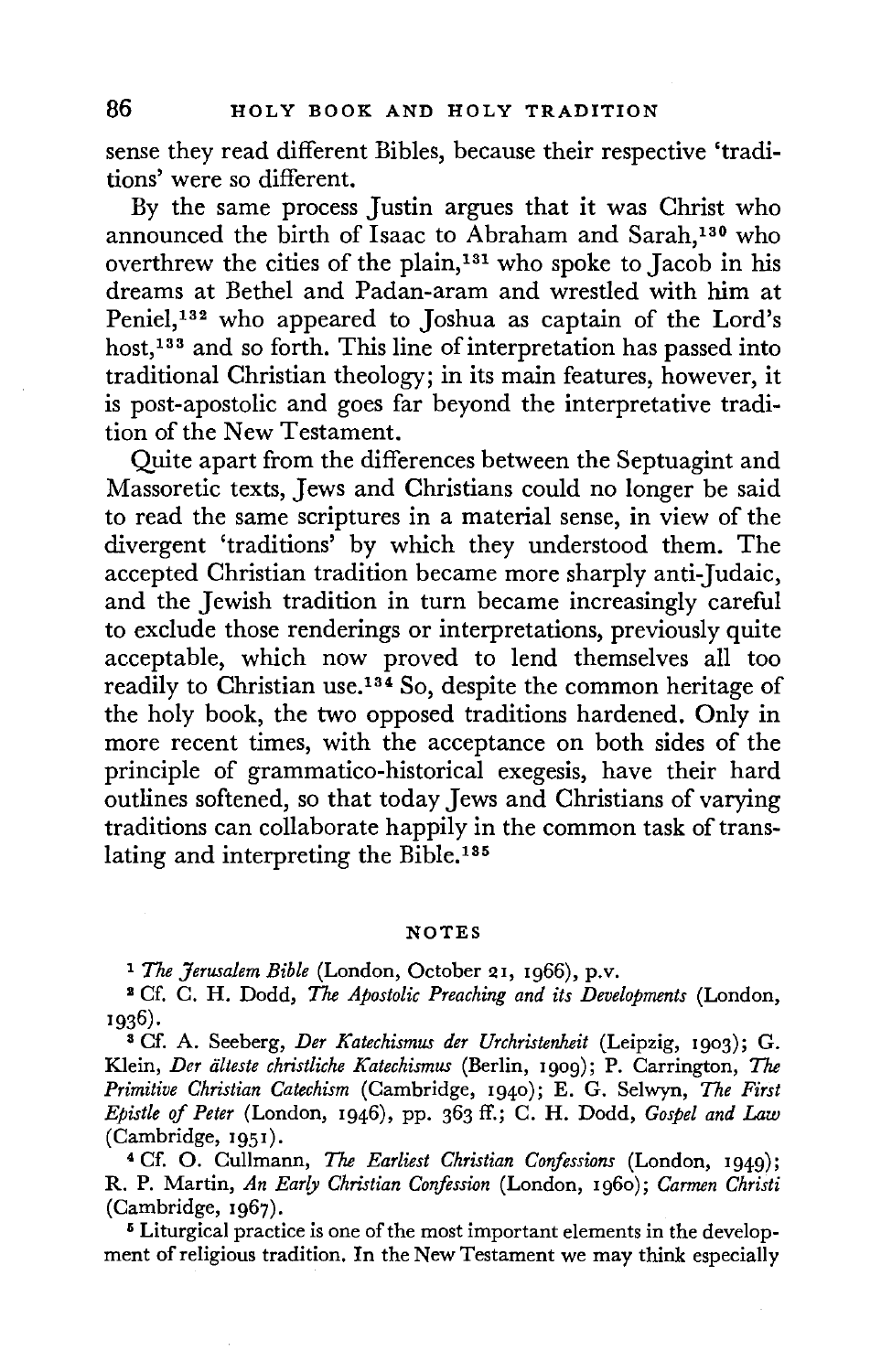of baptism and its accompanying words, τῷ λουτρῷ τοῦ ὕδατος ἐν δήματι (Ephesians 5:26), and the Eucharist with its accompanying words (1 Corinthians II :24 f.). Cf. 0. Cullmann, *Baptism in the New Testament* (Eng. trans., London, 1950) and *Early Christian Worship* (Eng. trans., London, 1953); A. J. B. Higgins, *The Lord's Supper in the New Testament* (London, 1952); R. P. Martin, *Worship in the Early Church* (London, 1964).

<sup>6</sup> Cf. Colossians 3:16 and Ephesians 5:19; these found an early place in the context of sacrament (cf.  $\ell$ yeige  $\delta$  xabev $\delta$ wv . . . in Ephesians 5:14) and liturgy *(cf. the canticles of Revelation)*.

<sup>7</sup>Cf. the recurrence of the word 'tradition' in the titles of works on Gospel criticism, especially form criticism; e.g. R. Bultmann, *Die Geschichte der synoptischen Tradition* (Gottingen, 1921; Eng. trans. of 3rd edition, *The History of the Synoptic Tradition* [Oxford, 1963]); M. Dibelius, *From Tradition*  to *Gospel* (London, 1934, Eng. trans. of *Die Formgeschichte des Evangeliums*  [Tiibingen, 1 1919, 8 1959]); V. Taylor, *The Formation of the Gospel Tradition*  (London, 1933); H. Riesenfeld, *The Gospel Tradition and its Beginnings* (London, 1957); J. W. Doeve, 'Le rôle de la tradition orale dans la composition des Évangiles Synoptiques', in J. Cambier *et al., La formation des Évangiles* (Bruges, 1957), pp. 70 ff.

<sup>8</sup> Thus proponents of *sola scriptura* may well ask what elements of tradition have been preserved from the apostolic age to our day apart from those which have been recorded in extant writings. See pp. 129, 163.

<sup>9</sup> See pp. 3, 99 f., 160. On the relation of the New Testament canon to the tradition which preceded it, cf. pp. 183, I 89, below; also E. Flesseman-van Leer, 'Prinzipien der Sammlung und Ausscheidung bei der Bildung des Kanons', *Zeitschrift fur Theologie und Kirche,* lxi (1964), pp. 404 ff. See too on the general theme her *Tradition and Scripture in tlu Early Church* (Assen, 1955). 1955). 1955). 1965 is expressed to the church and the synagogue in Stras-

bourg and Rochester Cathedrals. The *motif* goes back to Paul's application of Exodus 34:29 ff. in 2 Corinthians 3:12 ff.<br>
<sup>11</sup> Mark 7:1 ff. and Matthew 15:1 ff.<br>
<sup>12</sup> Colossians 2:8.<br>
<sup>13</sup> Colossians 2:6 f.; cf. Philippians 4:9.

<sup>14</sup>Cf. 1 Thessalonians 2: 13, discussed by R. Schippers, 'The Pre-Synoptic Tradition in I Thessalonians II 13-16', *Novum Testamentum,* viii (1966), pp. 223 ff. One occasion on which Paul could have 'received' these things is indicated in Galatians 1: 18 ff. On the sense in which he asserts that he did not 'receive' (ovole ...  $\pi a \varrho \in \Lambda a \beta$ ov) his gospel from any human source (Galatians 1:II f.) as contrasted with the sense in which he did so receive it, see H. Lietzmann, *Handbuch zum Neuen Testament: An die Korinther 1-111*  (Tiibingen, 1923), p. 58 *(ad* I Corinthians II :23), quoted p. 97 below.

<sup>15</sup> 2 Thessalonians 2:15. Here *naoádoou*, covers both spoken and written instruction. Compare the evidence of Papias *(apud* Euseb. *Hist. Eccl.,* iii. 39. 3 f.) for the availability of both oral and written tradition in his day; he himself regarded the former as the more valuable, 'for I did not suppose that what I could get from books would help me so much as what came from a living and abiding voice' ( cf. H. D. Lockett, 'The Growth of Creeds', in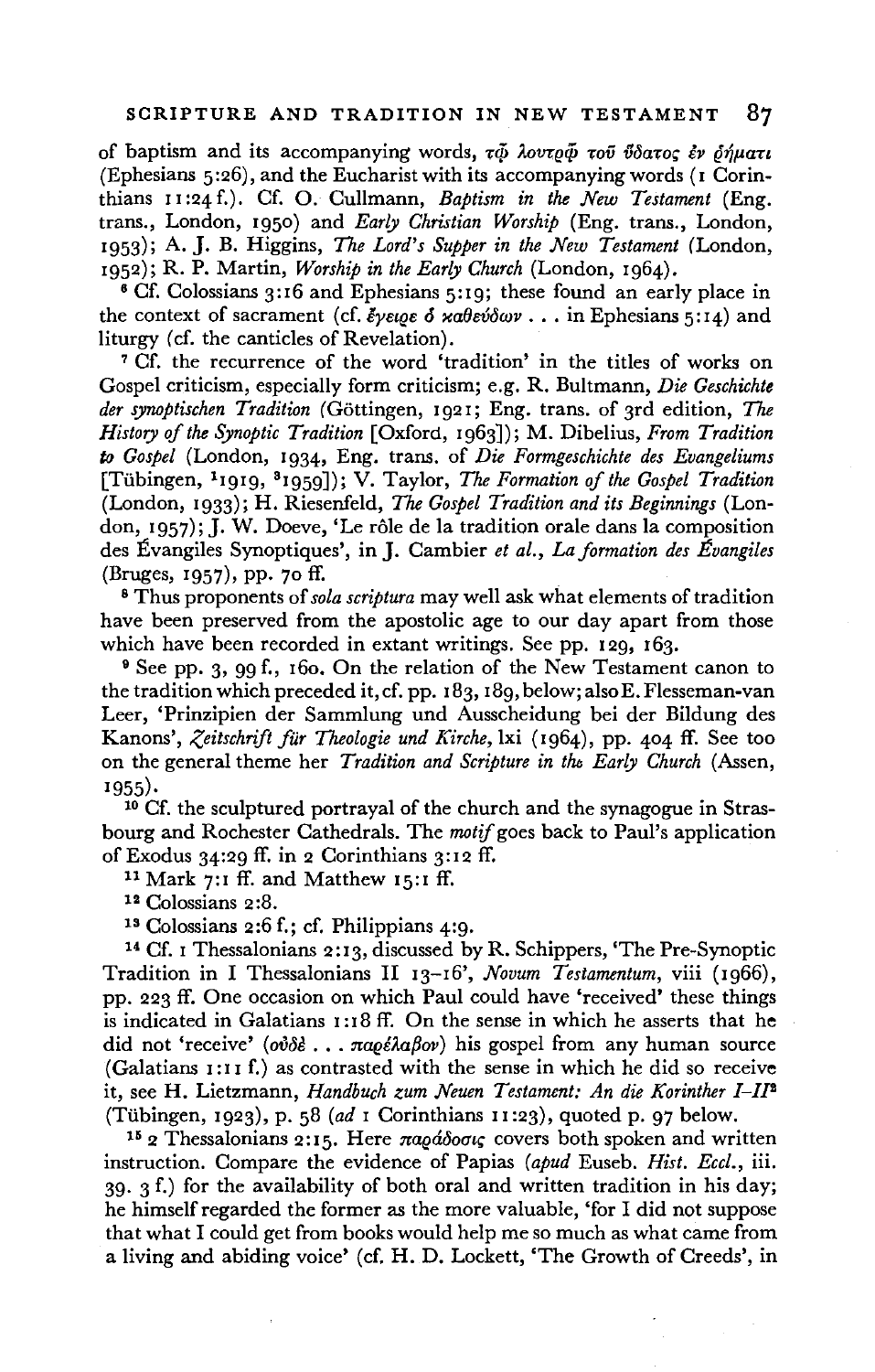*Inaugural Lectures delivered by Members of the Faculty of Theology,* ed. A. S. Peake [Manchester, 1905], pp. 235 ff., especially p. 251). The gnostics also appealed to oral and written tradition; hence arose the question which

Irenaeus set himself to answer, how to distinguish true from false tradition.<br><sup>16</sup> Cf. G. Widengren, 'Tradition and Literature in Early Judaism and in the Early Church', *Numen*,  $x$  (1963), pp. 42 ff., especially pp. 79

<sup>17</sup> I Corinthians 11:23. See p. 95.<br><sup>18</sup> Cf. O. Cullmann, *'Kyrios* as Designation for the Oral Tradition concerning Jesus *(Paradosis* and *Kyrios)', Scottish Journal of Theology,* iii (1950), pp. 180 ff.; 'Scripture and Tradition', *Scottish Journal of Theology,* vi (1953), pp. 113 ff. (with reply by J. Danielou, 'Reponse a Oscar Cullmann', *Dieu vivant, no.* 24 [1953], pp. 107 ff.); 'The Tradition', Eng. trans. in *The Early Church* (London, 1956), pp. 55 ff.<br><sup>19</sup> So important, indeed, that it may become an integral part of the holy

revelation; cf. the rabbinical dictum in TB *Qiddušin* 49b, 'mā'ī torāh? midraš töräh' (quoted by J. Weingreen, 'Old Testament and Rabbinical Exposition'<br>in Promise and Fulfilment [ed. F. F. Bruce, Edinburgh, 1963], p. 192).

<sup>20</sup> Acts 6:14.<br><sup>21</sup> Acts 15:1, 5.<br><sup>22</sup> Cf. Acts 15:22 ff.; 21:17 ff.<br><sup>23</sup> Acts 18:24 ff.; cf. G. Widengren, *Numen*, x (1963), p. 78 (art. cit., n. 16 above).

<sup>24</sup>I recall a Scots lady, member of a church which confined its hymnody to the Old Testament Psalter and which eschewed the use of any musical instrument, who on being asked how she could intelligently sing words about praising God on a ten-stringed instrument (e.g. Psalm 33:2) replied that this, of course, was a reference to the Ten Commandments and showed surprise that anyone should be ignorant of so elementary a truth. Here

church practice controlled the interpretative tradition.<br><sup>25</sup> G. K. Chesterton, *The Father Brown Stories* (London, 1929), pp. 266 f.<br><sup>26</sup> Exodus 20:10; Deuteronomy 5:14.<br><sup>27</sup> Exodus 34:21.<br><sup>28</sup> Exodus 35:3.

<sup>29</sup> Numbers 15:32 ff. Thus we trace the growth of case-law (see p. 61). <sup>30</sup> Cf. Amos 8:5; Jeremiah 17:22 ff. (see p. 63). <sup>31</sup> Nehemiah 13:19 ff.

32 Mishnah *Shabbath* vii. 1 ff. (seep. 67, n. 12). 33 Cf. Matthew 12:11; Luke 14:5.

<sup>34</sup>CD xi. 13 f. Compare Josephus's statement that the Essenes 'are stricter than all Jews in abstaining from work on the seventh day' *(BJ,* ii. 147).

<sup>35</sup> Matthew 12:5.<br><sup>36</sup> On such characteristic samples of rabbinical argument in the Fourth Gospel cf. I. Abrahams, 'Rabbinic Aids to Exegesis', in *Cambridge Biblical Essays,* ed. H. B. Swete (Cambridge, 1909), pp. 159 ff., especially p. 181; *Studies in Pharisaism and the Gospels,* i (Cambridge, 1917), p. 12.

<sup>37</sup> Mark 2:27.<br><sup>38</sup> Mark 2:25 f., referring to 1 Samuel 21:1 ff.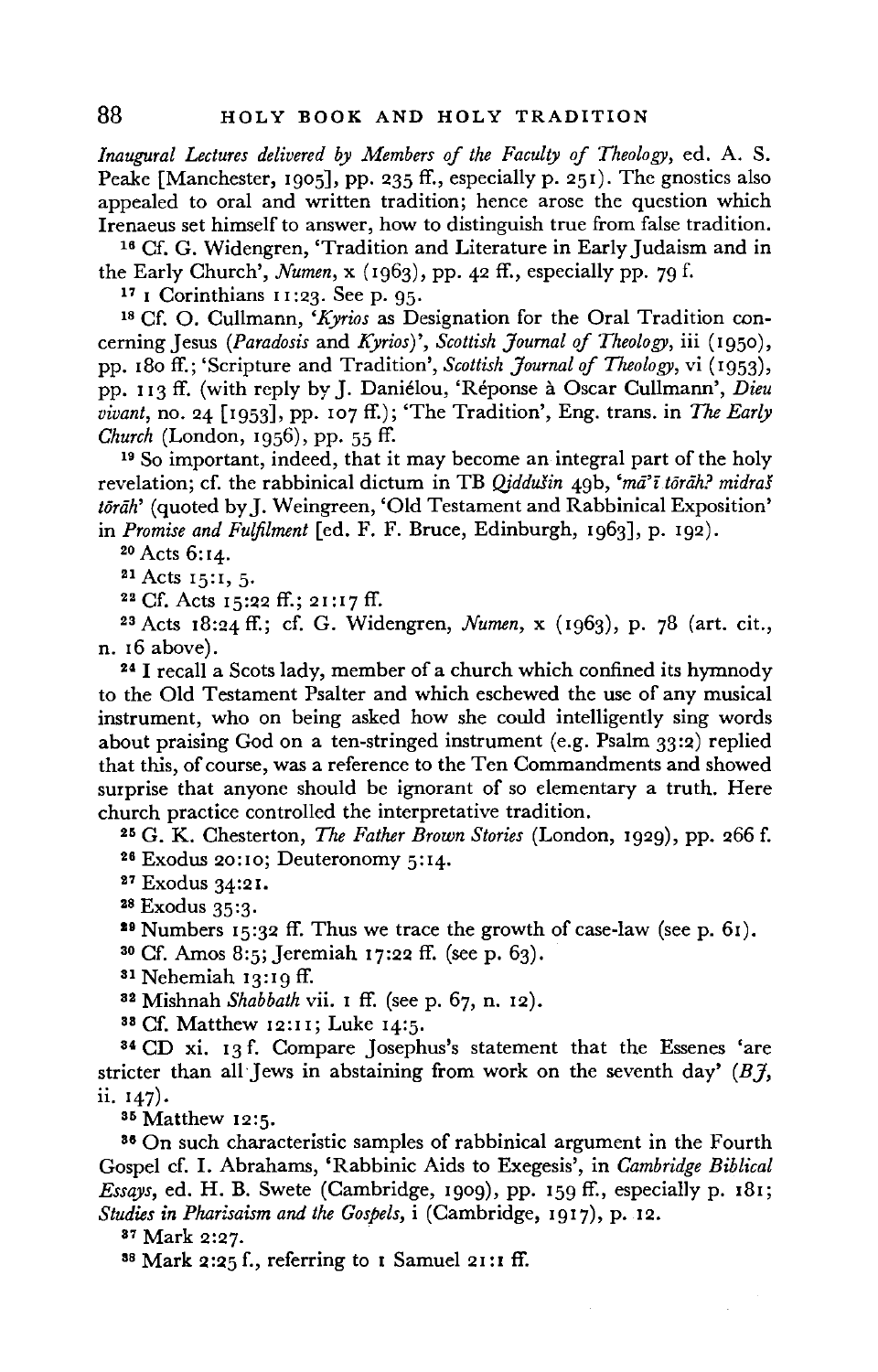<sup>39</sup> Luke 13:14. Cf. TB *'Abodah Zārāh*, 27b-28a.<br><sup>40</sup> Luke 13:11; cf. A. R. Short, *Modern Discovery and the Bible* (London, 1943), p. 91.

 $41$  Luke 13:15 f.

<sup>48</sup>Deuteronomy 24:1. The provision for divorce is assumed, not laid down *de novo*; the whole sentence consists of Deuteronomy 24:1-4 (cf. RSV) and the substantive provision is laid down in verse 4.

<sup>43</sup> Mishnah *Gittin*, ix. 10; TB *Gittin*, 90a. 'If she spoils his dinner', said the school of Hillel; 'if he sees a woman fairer than she', said Aqiba.<br> $44$  Mark 10:2 ff.

<sup>45</sup> Genesis 1:27 with 2:24. Genesis 1:27 is quoted with a similar rubric  $(y^e \circ \bar{g}d \; habb^e \bar{r} \bar{f}d \bar{n}$ ; cf.  $\partial \bar{x}d \bar{g}d \bar{r}d \bar{g}d \bar{r}d \bar{r}d \bar{r}d \bar{r}d \bar{r}d \bar{r}d \bar{r}d \bar{r}d \bar{r}d \bar{r}d \bar{r}d \bar{r}d \bar{r}d \bar{r}d \bar{r}d \bar{r}d \bar{r}d \bar{r}d \bar{r}d \bar{r}d \bar{r}d \bar{r}d \bar{r}d \bar{r}d \bar{r}d \bar{r}$ not to forbid divorce but to forbid bigamy. Genesis 2:24 is quoted as a

<sup>46</sup> Mark 10:12 seems to contemplate the wife's initiation of divorce proceedings, but this may refer to Herodias, who as a Roman citizen could do so under Roman law (Josephus, Ant., xviii. 136); cf. her grand-aunt Salome (Josephus, *Ant.,* xv. 259 ff.).

47 D. S. Bailey, The *Man-Woman Relation in Christian Thought* (London,

<sup>48</sup> παρεκτός λόγου πορνείας (Matthew 5:32); μη επί πορνεία (Matthew <sup>1</sup> 9:9).

<sup>49</sup> Cf. the force of  $\pi_{0}$ *evela* in the Jerusalem decree (Acts 15:20, 29; 21:25) and in 1 Corinthians 5:1, and the force of the corresponding Hebrew  $z^{\phi}n\bar{u}i$ in CD iv. 20 (similarly the rabbis understood the *zonah* of Leviticus 21:7 of a woman who had contracted a union within forbidden degrees; cf. C. Rabin, *The Zadokite Documents*<sup>2</sup> [Oxford, 1958], p. 17).<br><sup>50</sup> On Jesus' procedure in delivering 'tradition' to his disciples for pre-

servation and transmission see B. Gerhardsson, *Memory and Manuscript* (Lund and Copenhagen, 1961); *Tradition and Transmission in Early Christianity* {Lund and Copenhagen, 1964). Cf. T. W. Manson, *The Teaching of Jesus<sup>2</sup>* (Cambridge, 1935), pp. 237 ff., for the view that Jesus would have called one of his disciples *s<sup>e</sup>wilyi* ('my apprentice') rather than (like a rabbi) *talmidi*.

 $$^{51}$  CD i. 11 f.

 $5^2$  1QpHab. vii. 1-5, on Habakkuk 2:1 f.<br> $5^3$  Jeremiah 25:11 f.; 29:10. Cf. the sixty-five years of Isaiah 7:8; the seventy years of Isaiah 23:15 ff.; the forty years of Ezekiel 29:11 ff.

64 Daniel 9:2, 24 ff.

<sup>55</sup> Josephus, *Ant.*, x. 267.<br><sup>56</sup> Cf. K. Elliger, *Studien zum Habakuk-Kommentar vom Toten Meer* (Tübingen, 1953); O. Betz, *Offenbarung und Schriftforschung in der Qumransekte* (Tübingen, 1960); F. F. Bruce, *Biblical Exegesis in the Qumran Texts* (London,

1960). 67 Cf. 4QpPs. 37, frag. 2, lines 1-4. 58 Cf. 1QpHab. i. 12 f. 59 Numbers 24:17, quoted in CD vii. 20; 1QM xi. 6; 4Q *Testimonia* 13.

<sup>60</sup> Isaiah 31:8, quoted in 1QM xi. 11 f.<br><sup>61</sup> Habakkuk 1:6 ff., quoted in 1QpHab. ii. 11 ff.

G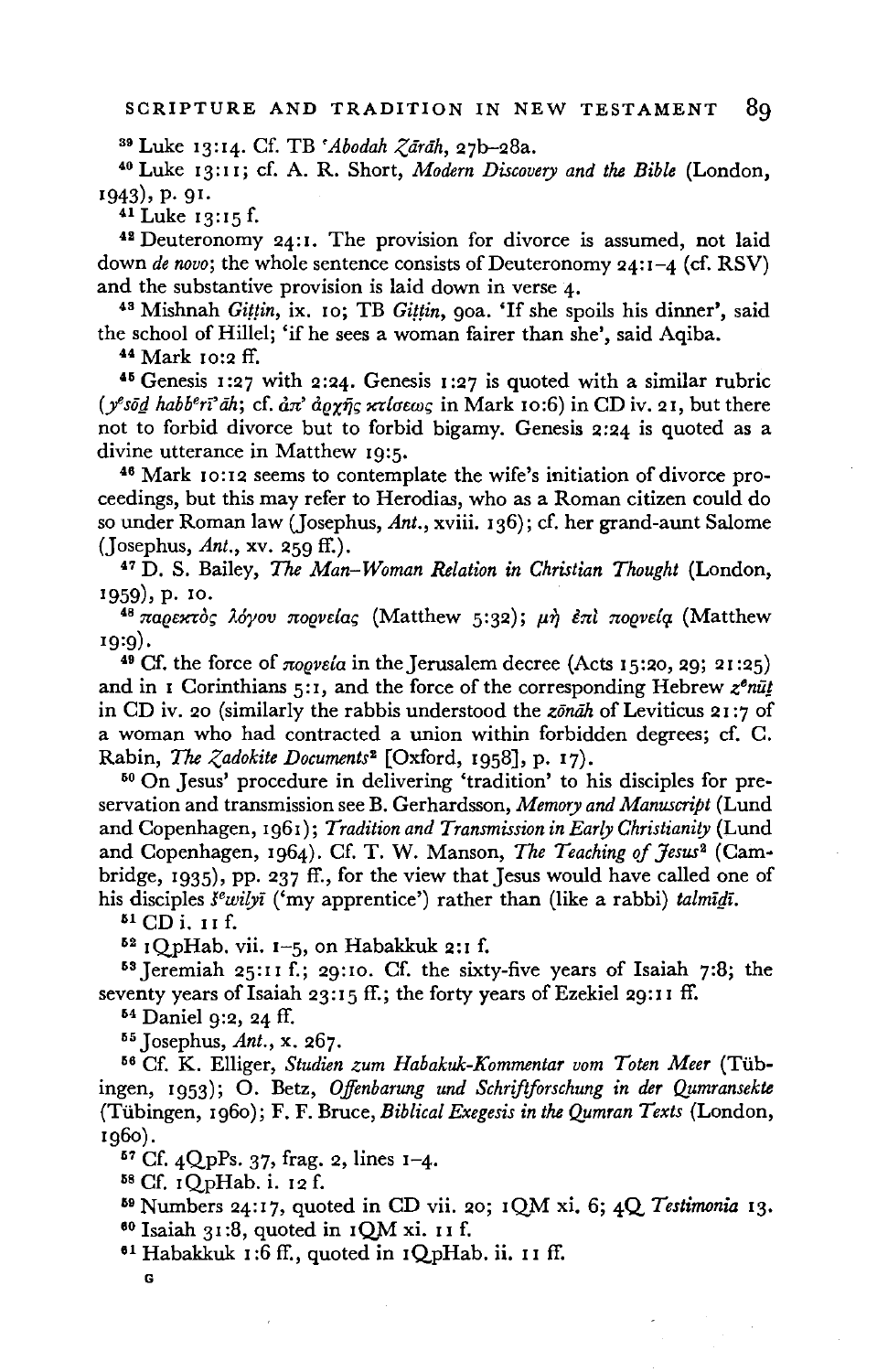62 Ezekiel 38:2 ff., mentioned in 1QM xi. 16.

<sup>63</sup> IQpMic., frags. 8-10.<br><sup>64</sup> CD iv. 19, viii. 12 f.

<sup>65</sup> CD iv. 12. Compare the rabbinical depiction of teachers and scribes as builders in passages quoted by Strack-Billerbeck i, p. 876 (on Matthew 21 :42).

<sup>66</sup> CD vi. 3 ff.<br><sup>67</sup> W. Barclay, *The Making of the Bible* (London, 1961), p. 41.

<sup>67</sup>W. Barclay, *The Making of the Bible* (London, 1961), p. 41. 68 S. T. Coleridge, *Confessions* of *an Inquiring Spirit <sup>2</sup>*(London, 1849), pp. II, 13. 69 Tatian, *Address to the Greeks,* 29. Cf. Justin, *Dialogue* 8: 1; Theophilus,

*To Auto?Jcus* i. 14. See E. Flesseman-van Leer, *Zeitschrift fur Theologie und Kirche,* lxi (1964), p. 407 with **n.** 14 (art. cit. p. 88, n. 9 above).

<sup>70</sup>**1** Peter 1 :10 f.

<sup>71</sup>Acts 2:16, introducing the quotation from Joel 2:28 ff. about the eschatological outpouring of the Spirit.

73 Matthew 13:16 f. and Luke 10:23 **f.** 

74 Ephesians 3:4 f.; cf. Colossians 1:26 f.; Romans 16:25 f.<br><sup>75</sup> Matthew 1:23, etc.

<sup>76</sup> Romans 9–11, *passim*; cf. 2 Corinthians 3:14 f.<br><sup>77</sup> E.g. Romans 10:5, 19; 11:9; 9:27; 9:25.

<sup>78</sup> Cf. Philo, *passim*. An exception is Hebrews 3:7, 'saying through David', where it is of the essence of the argument that the words of Psalms  $95.7 \text{ ff}$ . were spoken 'so long after' the entry into Canaan under Joshua.<br><sup>79</sup> All three motifs are combined in John 1:14.<br><sup>80</sup> John 6:35 (cf. Psalm 78:24 f.); 4:10 ff. and 7:37 ff. (cf. Psalm 78:15 f.,

20; 105:41; Ezekiel 47:1 ff.; Zechariah 14:8); 8:12 (cf. Psalm 56:13; lQS iii. 7). These motifs, of course, were widespread in antiquity beyond the Old Testament. Cf. R. A. Henderson, *The Gospel of Fulfilment* (London, 1936); J. G. H. Hoffman, 'Le quatrieme Evangile', *La Revue Riformee,* iii (1952), pp. I ff.; and pre-eminently C. H. Dodd, *The Interpretation* of *the Fourth Gospel* (Cambridge, 1953). 81 A. M. Farrer, *A Rebirth of Images* (London, 1949). The motif of the

heavenly book, familiar in other settings (cf. G. Widengren, p.211 below; also *The Ascension* of *the Apostle and the Heavenly Book* [Uppsala, 1950]), has its New Testament representation not surprisingly in the Apocalypse. This work is introduced by the words, 'the apocalypse of Jesus Christ which God gave to him' (Revelation  $1:1$ ), and we actually see God giving it to him in Revelation 5:7, in the form of the seven-sealed scroll of destiny. The fulfilment of the divine purpose written down there in advance (cf. the 'writing of truth' in Daniel 10:21) is launched by the unsealing of the scroll and divulging of its contents. Yet the rich pre-history of the Apocalypse is plain to read even on its surface.<br><sup>82</sup> E.g. the use of Isaiah 63:1 ff. in Revelation 19:11 ff.

83 C. H. Dodd, *According to the Scriptures* (London, 1952); T. W. Manson, 'The Old Testament in the Teaching of Jesus', *BJRL,* xxxiv (1951-2), pp. 312 ff. Manson finds that 'our Lord's treatment of the Old Testament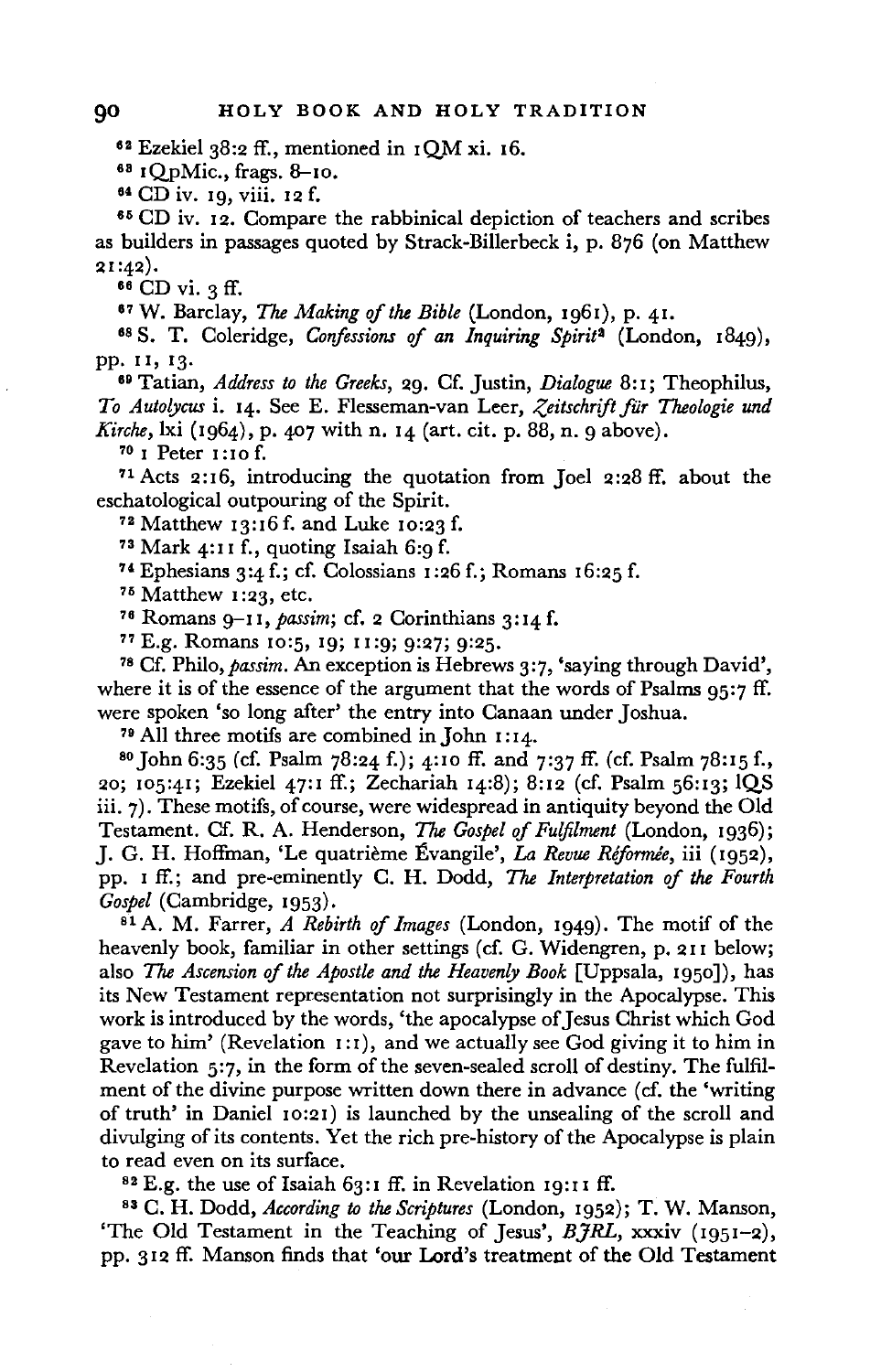is based on two things: a profound understanding of the essential teaching of the Hebrew Scriptures and a sure judgment of his own contemporary situation,' thus providing 'the standard and pattern for our own exegesis of the Old Testament and the New' (p. 332). 84 F. F. Bruce, 'The Book of Zechariah and the Passion Narrative',

*BHRL*, xliii (1960-1), pp. 336 ff.

 $85$  Zechariah 9:9, quoted Matthew 21:5; John 12:15; cf. Mark 11:1 ff.; Luke 19:29 ff.

86 Mark 14:27.

<sup>87</sup>C. H. Dodd, *The Old Testament in the New* (London, 1952), p. 8; cf. *According to the Scriptures,* p. 57 ('it is more probable that both writers were guided by a tradition in which this psalm was already referred to Christ'). Cf. further quotations from Psalm 69 in Matthew 27:34; Mark 15:36 (with John 19:28); John 15:25; Acts 1 :20. 88 J. R. Harris, *Testimonies,* i (Cambridge, 1916), ii (Cambridge, 1920).

On this subject see also B. Lindars, *New Testament Apologetic* (London, 1961). 89 The rabbinical principle of *g•zertih Itiwah.* 

90 Cf. Mark 12:10f. and more particularly its parallel Luke 20:17f.; Acts 4:11; Romans 9:32 f.; 1 Peter 2:6 ff.

<sup>91</sup> E.g. in Hebrews 2:5 ff.; also in I Corinthians  $15:25$  ff.; Ephesians 1:22;

1 Peter 3:22.<br><sup>92</sup> E.g. Psalms 2 (Luke 3:22 D; Acts 13:33; Hebrews 1:5; 5:5, and, in an extended application, Revelation 2:26 f., etc.) and 110 (Mark 12:35 ff.; 14:62; Acts 2:34 f.; Hebrews 1:13; 5:6, etc.).<br><sup>93</sup> Psalms 22:1, quoted in Mark 15:34; cf. an extended application of the

psalm in Hebrews 2:12. 94 So too in a 'messianic' psalm the enemies of Yahweh and his Anointed

are interpreted as the enemies of Jesus; cf. Acts 4:25 ff., where the nations, the peoples, the kings and the rulers of Psalms 2:1 are identified with 'Herod and Pontius Pilate, with the Gentiles and the peoples of Israel' (cf. also Tertullian, *de resurr. cam.* 20). 95 John 13:18 (cf.John 17:12, 'that the scripture might be fulfilled'; and

Matthew 27:9 f. for Zechariah 11 :12 f. as a Judas *testimonium).* 

96 Cf. editions by R. Priebsch (Heidelberg, 1936) and F. P. Pickering (Manchester, 1952). An example is the expansion as a historical incident in Jesus' arrest of Isaiah 50:6, 'I gave my back to the smiters, and my cheeks to those who pulled out the beard' (ed. Pickering, pp. 65 f.); this passage in the third Isaianic Servant Song, incidentally, may have provided scriptural support for the figure of the bearded Christ discussed in Professor Brandon's article, p. 10 above. See also **F. P.** Pickering, *Literatur und darstellende Kunst im Mittelalter* (Berlin, 1966), especially the section on 'Christi Kreuzigung' (pp. 146 ff.).

97 G. L. Prestige, *Fathers and Heretics* (London, 1954), p. 195 ('its whole contents', says Prestige, 'are permeated with the spirit and language of Bernard's exposition of the Song of Songs'). Chapter 1 of Prestige's book, entitled 'Tradition: or, The Scriptural Basis of Theology', is germane to our general theme.<br><sup>98</sup> E.g., although the last clause of Psalm 22:16, which RSV (following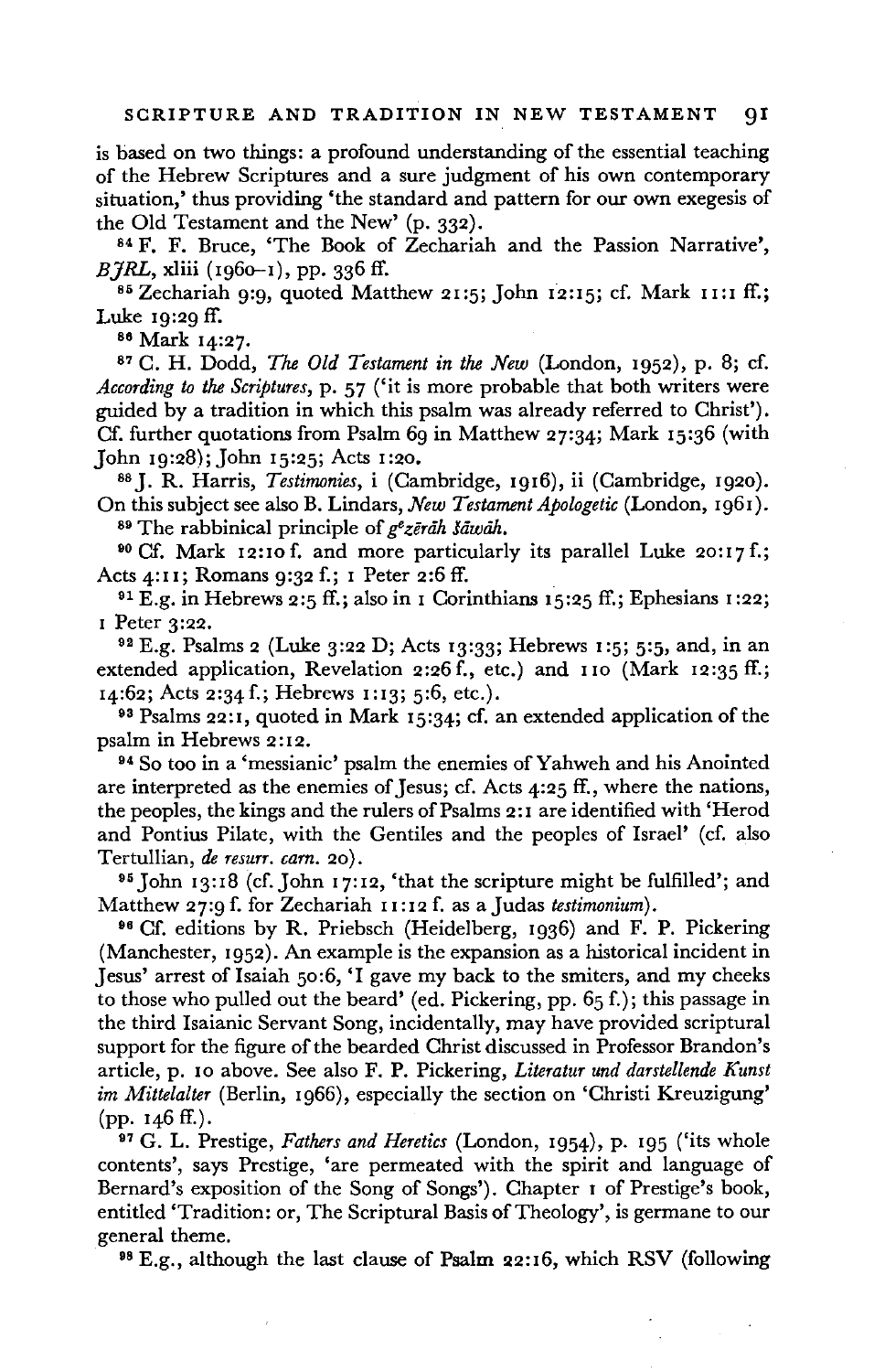**LXX,** Peshitta and Vulgate, and the earlier English versions) translates 'they have pierced my hands and feet', is not quoted in the New Testament as a *testimonium* of the crucifixion of Christ, this rendering lends itself so compellingly to such use that any deviation from it (as in *The Jerusalem Bible*, 'they tie me hand and foot') is bound to arouse misgivings.

<sup>99</sup> Cf. J. R. Harris, 'Jesus and the Exodus', *Testimonies*, *ii* (Cambridge, 1920), pp. 51 ff.; E. Käsemann, *Das wandernde Gottesvolk* (Göttingen, 1938); H. Sahlin, 'The New Exodus of Salvation according to S. Paul', in A. Fridrichsen *et al.,* The *Root of the Vine* (London, 1953), pp. 81 ff.; **J.** Danielou, *From Shadow to Reality* (Eng. trans., London, 1960); S. H. Hooke, *Alpha and Omega* (London, 1961), *passim;* **R.** E. Nixon, *The Exodus in the New Testament* (London, 1963); D. Daube, *The Exodus Pattern in the Bible* (London, 1963); H. H. Rowley, 'The Authority of the Bible', *From Moses to Qumran*  (London, 1963), pp. 3 ff. The Exodus pattern had been used already in the history of Israel as a mode of portraying the return from the Babylonian exile, especially in Isaiah 40-55.<br><sup>100</sup> So MT; LXX renders differently, 'Not an ambassador, nor a mes-

senger, but he himself saved them' (this wording has echoes in later Jewish literature as also in the language of Christian confession; see p. 196 below). The LXX reading presupposes Hebrew *lô șîr* ('not a messenger') as against MT *lô sar* (lit. 'to him affliction').<br><sup>101</sup> Matthew 2:15.<br><sup>102</sup> Or we may compare the reference to Jesus' death as his 'exodus' in

Luke 9:31.<br><sup>103</sup> <sup>1</sup> Corinthians 5:7.<br><sup>104</sup> <sup>1</sup> Peter 1:19. Cf. Melito, *Paschal Homily*, especially § 69.<br><sup>105</sup> <sup>1</sup> Corinthians 10:2.

106 Neil Macmichael, *apud* J. Macleod, *Scottish Theology* (Edinburgh, 1945), pp. 253 f.

107 Galatians 3:27, etc.

10s I Corinthians 10:3 f.

<sup>109</sup> I Corinthians 10:16.<br><sup>110</sup> I Corinthians 10:5 ff.<br><sup>111</sup> Hebrews 3:12 in the context of 3:7-4:11, where the words of Psalm 95:7-11 are applied to the current situation. 112 A. T. Hanson, *Jesus Christ in the Old Testament* (London, 1965), p. 7

*et passim.* 

113 1 Corinthians 10:4. A halfway stage towards Paul's statement that 'the Rock was Christ' may have been the identification of the rock with divine wisdom, attested in Philo, The *Worse attacks the Better,* 1 15 ( cf. Wisdom **u:4).** 

114 The latest edition of *The Greek New Testament,* edited by K. Aland, M. Black, B. M. Metzger and A. Wikgren (Stuttgart, 1966), commendably prints ' $I_{\eta\sigma o\tilde{v}_S}$  in the text. But see M. Black, 'Critical and Exegetical Notes on Three New Testament Texts', in *Apophoreta: Festschrift far Ernst Haenchen*  (Berlin, 1964), pp. 39 ff., especially pp. 44 f. 115 Cf. Barnabas 6:8 f.; Justin, *Dialogue,* 113, 132; see J. R. Harris,

*Testimonies,* ii (Cambridge, 1920), pp. 51 ff.